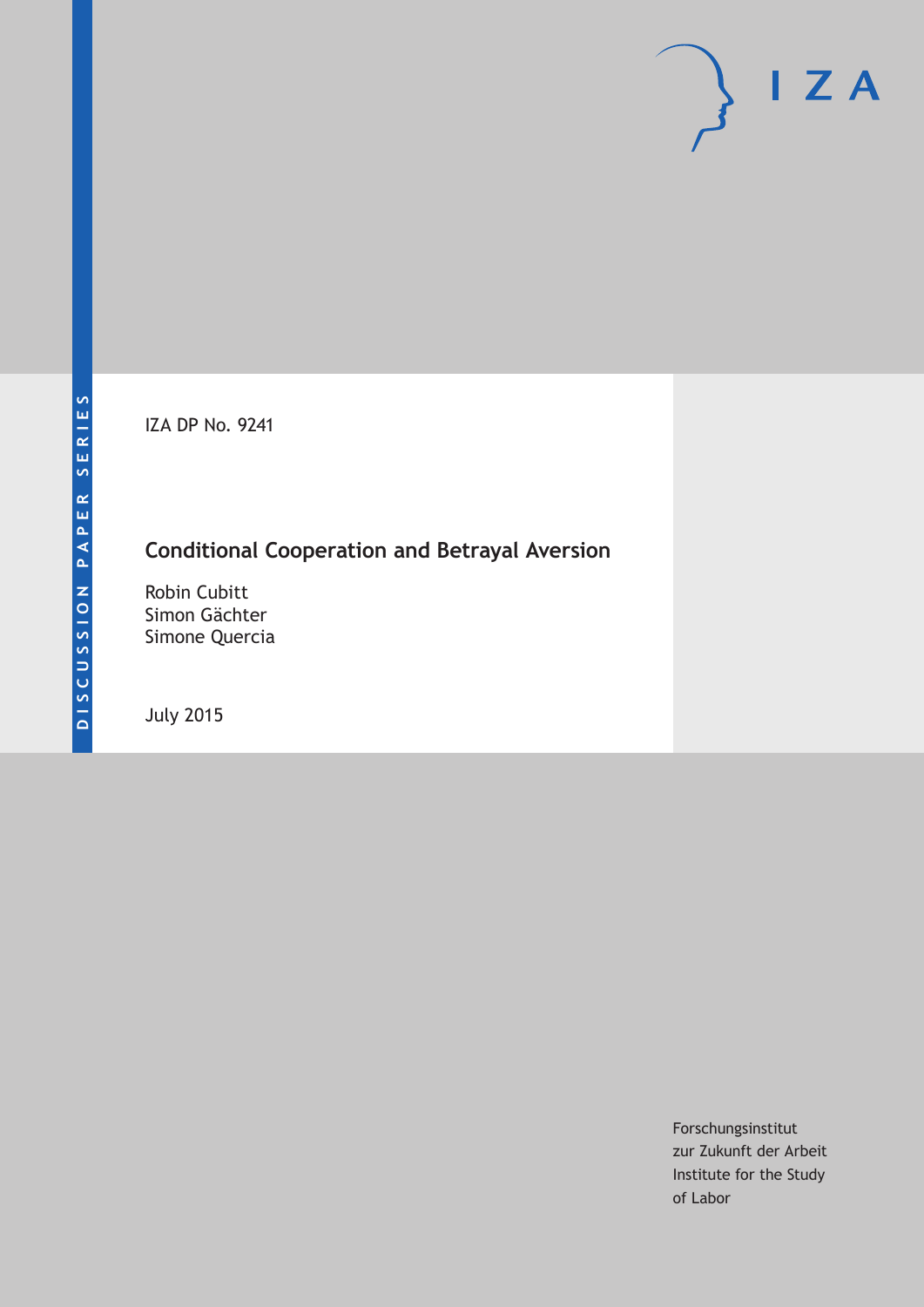# **Conditional Cooperation and Betrayal Aversion**

## **Robin Cubitt**

*University of Nottingham* 

## **Simon Gächter**

*University of Nottingham and IZA* 

## **Simone Quercia**

*University of Bonn*

Discussion Paper No. 9241 July 2015

IZA

P.O. Box 7240 53072 Bonn Germany

Phone: +49-228-3894-0 Fax: +49-228-3894-180 E-mail: iza@iza.org

Any opinions expressed here are those of the author(s) and not those of IZA. Research published in this series may include views on policy, but the institute itself takes no institutional policy positions. The IZA research network is committed to the IZA Guiding Principles of Research Integrity.

The Institute for the Study of Labor (IZA) in Bonn is a local and virtual international research center and a place of communication between science, politics and business. IZA is an independent nonprofit organization supported by Deutsche Post Foundation. The center is associated with the University of Bonn and offers a stimulating research environment through its international network, workshops and conferences, data service, project support, research visits and doctoral program. IZA engages in (i) original and internationally competitive research in all fields of labor economics, (ii) development of policy concepts, and (iii) dissemination of research results and concepts to the interested public.

IZA Discussion Papers often represent preliminary work and are circulated to encourage discussion. Citation of such a paper should account for its provisional character. A revised version may be available directly from the author.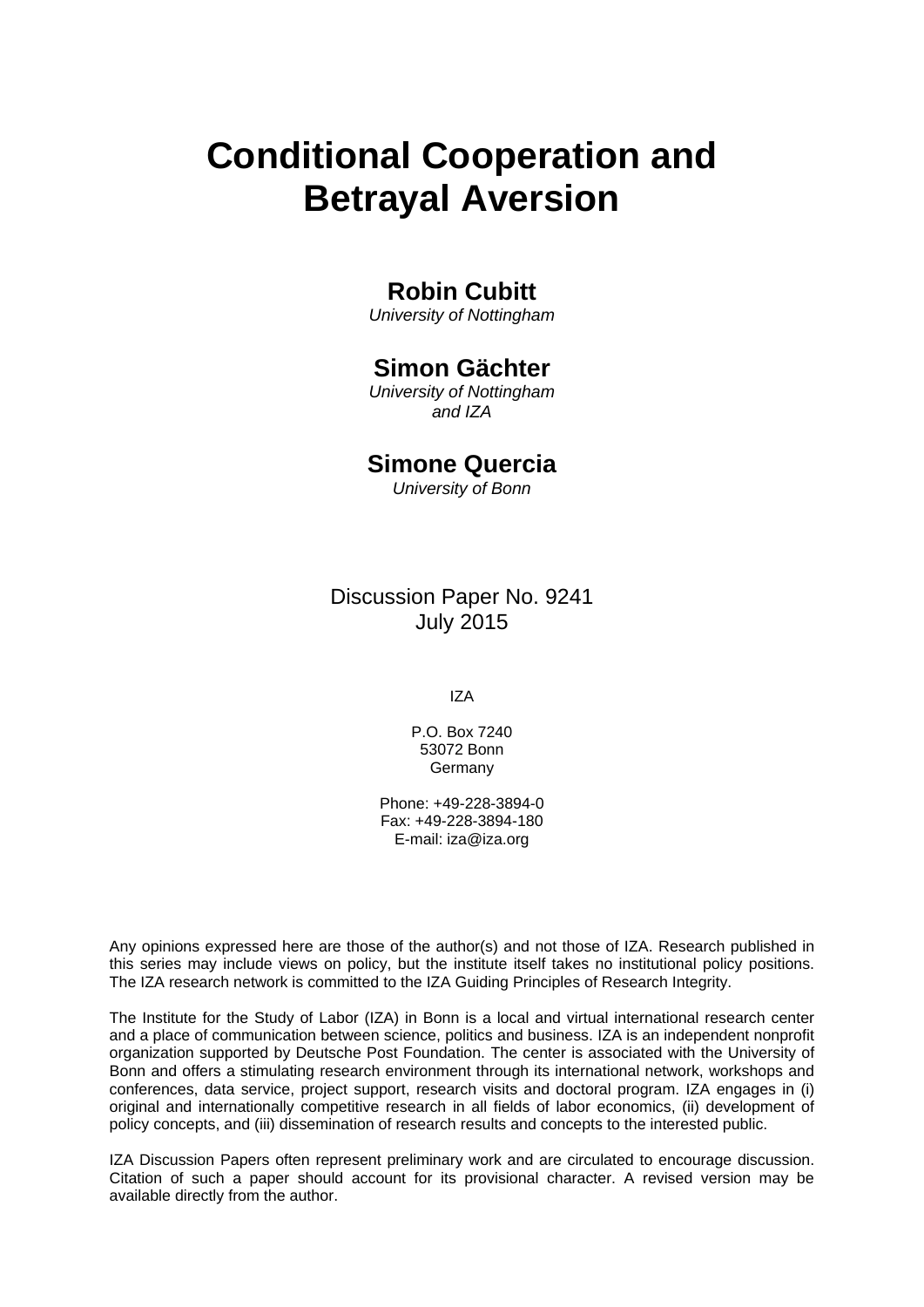IZA Discussion Paper No. 9241 July 2015

## **ABSTRACT**

## **Conditional Cooperation and Betrayal Aversion\***

We investigate whether there is a link between conditional cooperation and betrayal aversion. We use a public goods game to classify subjects by type of contribution preference and by belief about the contributions of others; and we measure betrayal aversion for different categories of subject. We find that, among conditional cooperators, only those who expect others to contribute little to the public good are significantly betrayal averse, while there is no evidence of betrayal aversion for those who expect substantial contributions by others. This is consistent with their social risk taking in public goods games, as the pessimistic conditional cooperators tend to avoid contribution to avoid exploitation, whereas the optimistic ones typically contribute to the public good and thus take the social risk of being exploited.

JEL Classification: H41, C91, C72, D03

Keywords: public goods game, conditional cooperation, trust, betrayal aversion, exploitation aversion, free riding, experiments

Corresponding author:

 $\overline{a}$ 

Simon Gächter School of Economics University of Nottingham Sir Clive Granger Building University Park Nottingham NG7 2RD United Kingdom E-mail: simon.gaechter@nottingham.ac.uk

<sup>\*</sup> Support under ERC-AdG 295707 COOPERATION and the ESRC Network for Integrated Behavioural Science (NIBS, ES/K002201/1) is gratefully acknowledged. This paper is a revised version of Chapter 3 of Simone Quercia's PhD thesis. We thank Ben Beranek, Martin Kocher, Felix Kölle, Lucas Molleman, Daniele Nosenzo, Jonathan Schulz, Chris Starmer, Till Weber, and Ori Weisel for helpful comments.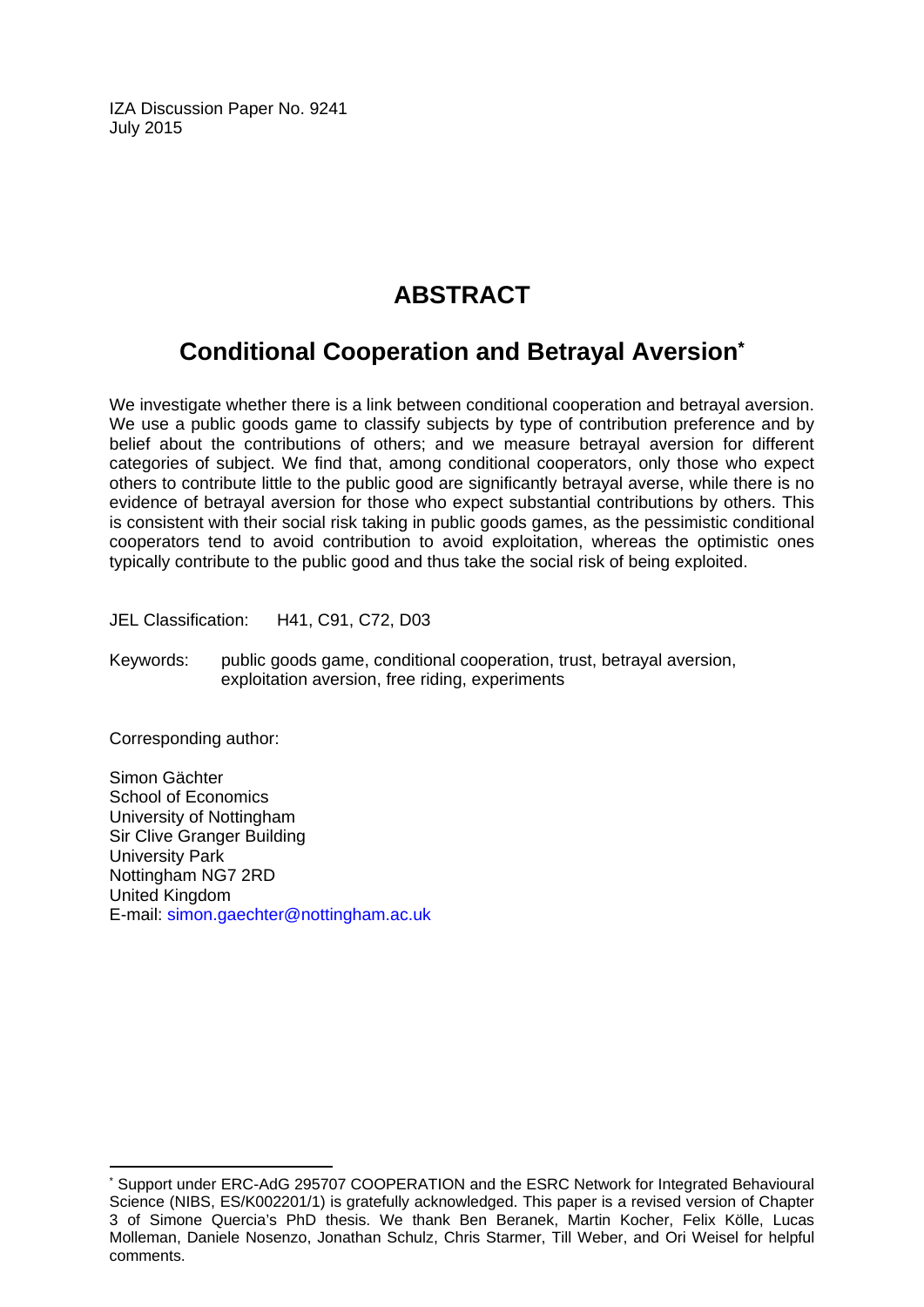#### **1. Introduction**

The voluntary provision of public goods is an important economic problem where collective welfare and individual interest diverge. If economic agents are rational and self-interested, public goods will be underprovided, relative to the efficient benchmark (Samuelson (1954); Hardin (1968)). However, empirical evidence from lab and field studies shows that (i) people are to some extent willing to voluntarily provide public goods (Ledyard (1995)) and (ii) those who are willing to do so are mostly "conditional cooperators", that is, they cooperate only if (they expect) other group members to cooperate as well (see Chaudhuri (2011) for an overview).

This leaves open what drives people to be conditional cooperators. One psychological motive behind conditional cooperation may be that unconditional cooperation entails the risk of being exploited by free riders; and conditional cooperation protects against this exploitation. This attitude to cooperation suggests that conditional cooperators might be in general reluctant to take *social* risks, i.e., risky choices where (i) the outcome is caused intentionally by another person and (ii) this person can exploit the risk-taker.<sup>1</sup>

In this paper, we investigate this psychological motive empirically by linking conditional cooperation to betrayal aversion, a concept closely related to the willingness to take social risks. Betrayal aversion, as introduced by Bohnet and Zeckhauser (2004), is the tendency of people to require a higher risk premium to take *social* risks compared to the benchmark of *natural* risks (where the outcome is determined by nature, independently of human decisions).<sup>2</sup> This difference may arise, because people anticipate the emotional cost of *betrayal* that they suffer on top of the material cost of monetary losses.

We conjecture that the concepts of conditional cooperation and betrayal aversion, developed in two different strands of the literature, share common psychological characteristics. First of all, the anticipation of the emotional cost of betrayal could be a characteristic of conditional cooperators as their attitude towards cooperation reveals they are willing to cooperate conditional on not being exploited. Second, both conditional cooperation and betrayal aversion are in line

 $<sup>1</sup>$  A different notion of social risk could entail just the first of the two conditions, but in this paper we will refer to</sup> social risks as situation where both (i) and (ii) are present. In this sense, the structure of a socially risky situation is well represented by a sequential social dilemma where cooperative first movers risk being exploited by second movers.

 $2$  Betrayal aversion and more generally aversion to social risks has been investigated also by Hong and Bohnet (2007), Bohnet et al. (2008), Aimone and Houser (2011), Aimone and Houser (2012), Fetchenhauer and Dunning (2012) Aimone and Houser (2013), Dreber et al. (2013) and Butler and Miller (2014).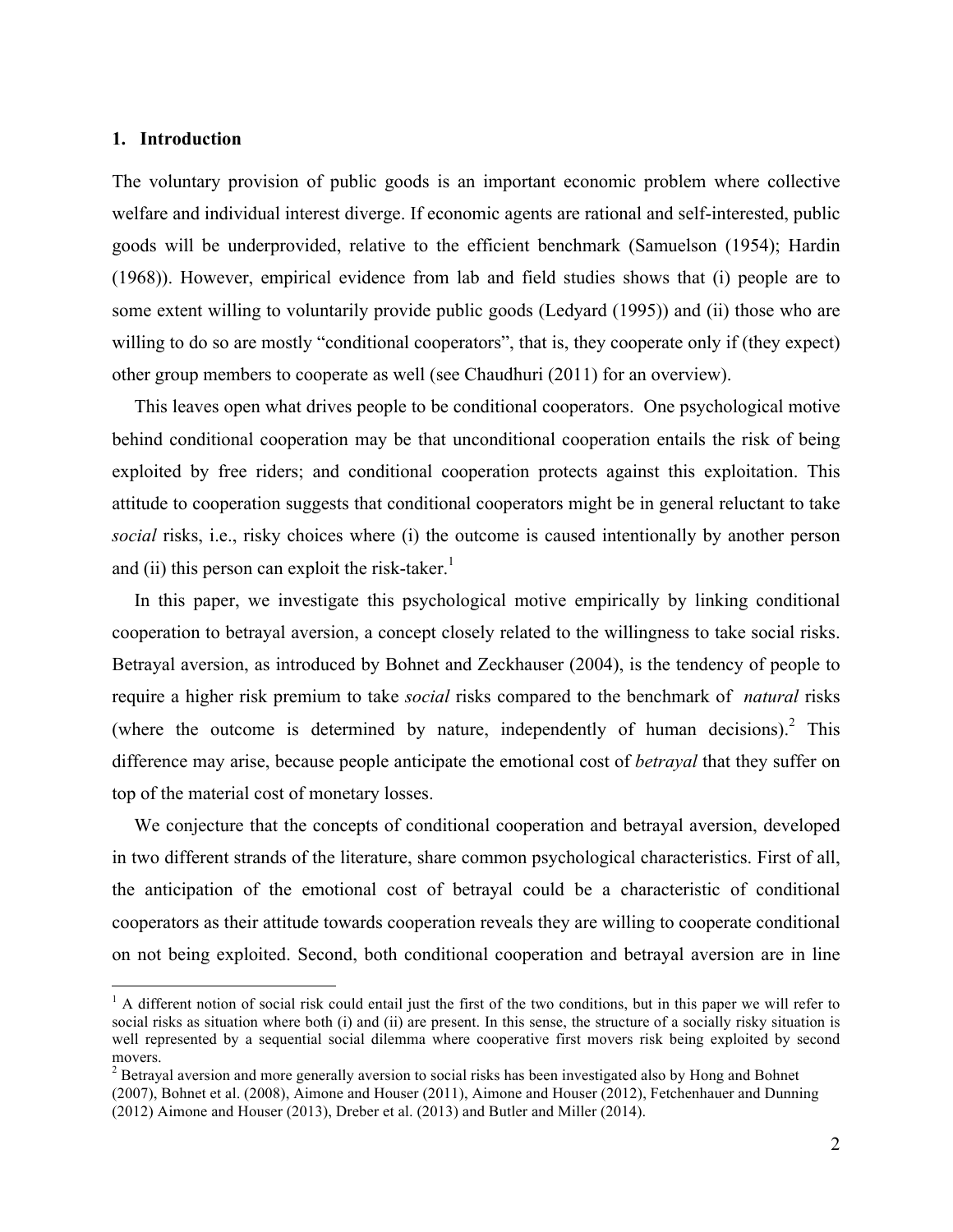with the evidence that subjects care about intentions on top of outcomes (see, e.g., Blount (1995), Falk et al. (2003) and Falk et al. (2008)). In particular, psychological motives such as reciprocity could explain why people are reluctant to take the risk of intentional exploitation (betrayal aversion) and why they want to reciprocate by cooperating in return to others' cooperation (conditional cooperation). $3$ 

Hence, a first channel through which there might be a link between the two concepts is via preferences. To this end, our main strategy will be to measure betrayal aversion following Bohnet and Zeckhauser (2004) and to relate it to a measure for cooperation preferences provided by Fischbacher et al. (2001).

Another channel through which conditional cooperation and betrayal aversion might be related involves beliefs, as well as preferences. Betrayal aversion has been interpreted as a behavioural trait that inhibits social risk taking. Hence, it should be predictive of cooperation choices when subjects face the social risk of being exploited, i.e., in the presence of uncertainty about others' actions. However, in the strategy method elicitation of Fischbacher et al. (2001), subjects can condition their choices on the average contribution of others and this eliminates the uncertainty inherent in simultaneous cooperation decisions. Hence, it might also be important to consider information on whether people effectively take the risk of contributing when they do not know the other group members' actions. In particular for conditional cooperators, their degree of social risk taking will be reflected in their beliefs about others' cooperation. Consistently with their preference type, they will take the social risk of contributing only if they believe the others are contributing as well. In contrast, if they believe the others are not cooperating they will not take the risk, so avoiding exploitation. Thus, we may expect a weaker or stronger association between betrayal aversion and conditional cooperation, according to whether subjects are optimistic or pessimistic about the contributions of others.

We present the results of two experimental studies that investigate the relation between betrayal aversion and conditional cooperation. While the link between trust and cooperation has been studied before (see for example Gächter et al. (2004), Thöni et al. (2012); see Balliet and

<sup>&</sup>lt;sup>3</sup> Note that these are two different sides of reciprocity: betrayal aversion seems related to negative reciprocity (hostile reaction to others' unkind intentions) while conditional cooperation is related to positive reciprocity (reward of others' kind intentions). These two aspects are usually modelled as governed by the same parameter (see e.g. Rabin (1993), Dufwenberg and Kirchsteiger (2004), Falk and Fischbacher (2006)).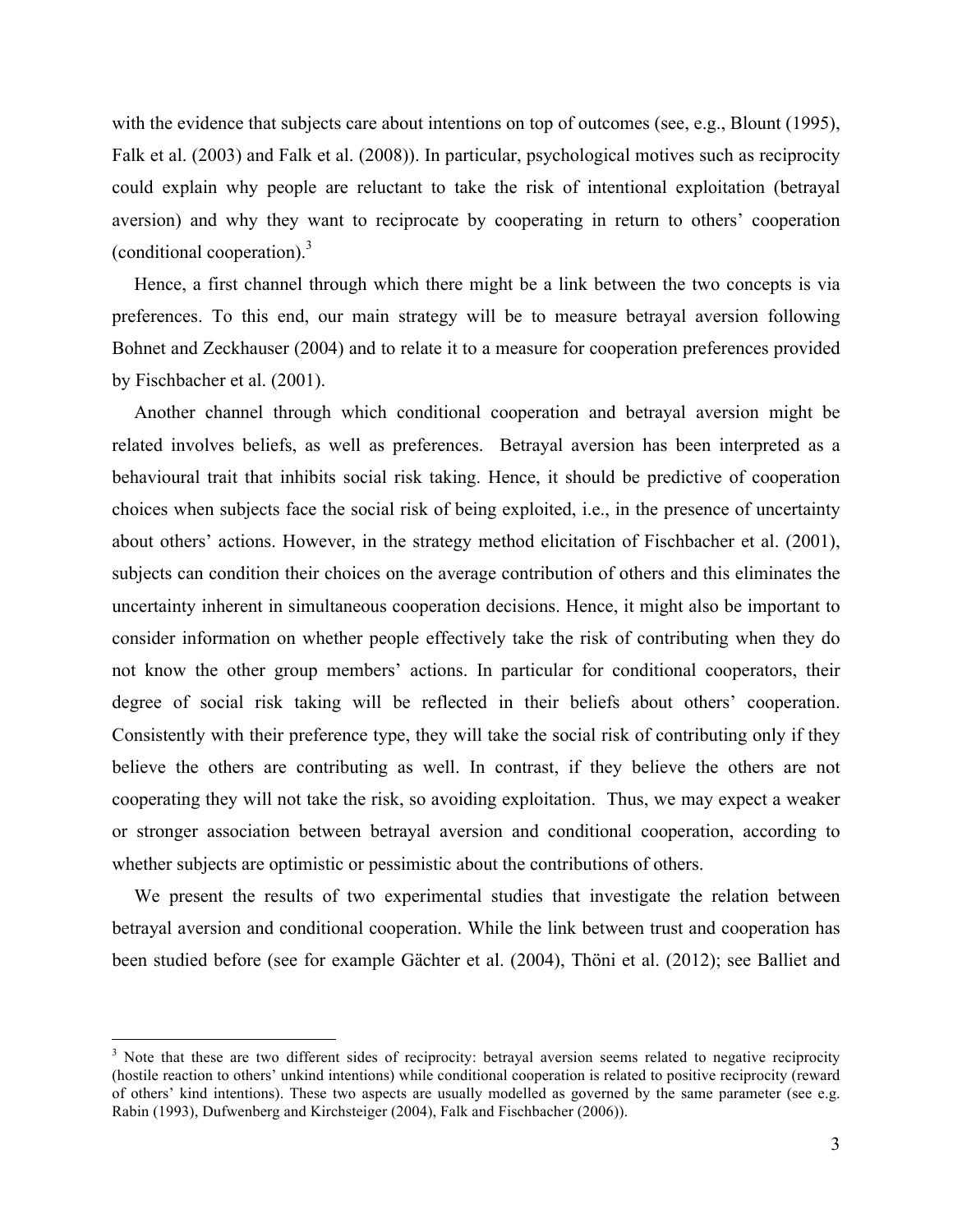Van Lange (2013) for a meta-analysis), we are the first, to our knowledge, to investigate how betrayal aversion relates to and inhibits cooperation.

Study 1, which we describe in Section 2, consists of two one-shot experiments: the first uses the design of Bohnet and Zeckhauser (2004) to elicit betrayal aversion and the second implements the design introduced by Fischbacher et al. (2001) to measure preferences for cooperation and to classify subjects into cooperation "types". Since the two concepts we study have operational definitions, we decided as a first step and in order to avoid procedural confounds, to replicate the existing classic designs.

Our results indicate that none of the types is significantly betrayal averse. Moreover, conditional co-operators, taken together, do not have a different level of betrayal aversion compared to other types. Our main result is found investigating the second possible channel described above, i.e., taking into account beliefs about others' cooperation. We find that pessimistic conditional cooperators are significantly betrayal averse, while optimistic ones are not. (A similar relation is not found among other types.) This result suggests a correlation between pessimism and the intensity of the psychological cost of trust betrayal. We investigate this through answers to hypothetical scenarios in our post-experimental questionnaire. Consistent with the behavioral data, the results show a significant difference between pessimistic and optimistic conditional cooperators in the self-reported psychological cost of betrayal.

Study 2, which we present in Section 3, tests the robustness of the findings of Study 1 introducing a novel measure of betrayal aversion. The results from Study 2 show, consistent with Study 1, no difference in betrayal aversion across types. However, when we use beliefs as additional classification criterion, we again find significant betrayal aversion for pessimistic conditional cooperators, and no betrayal aversion for the optimistic ones. In Section 4, we summarize and discuss the results.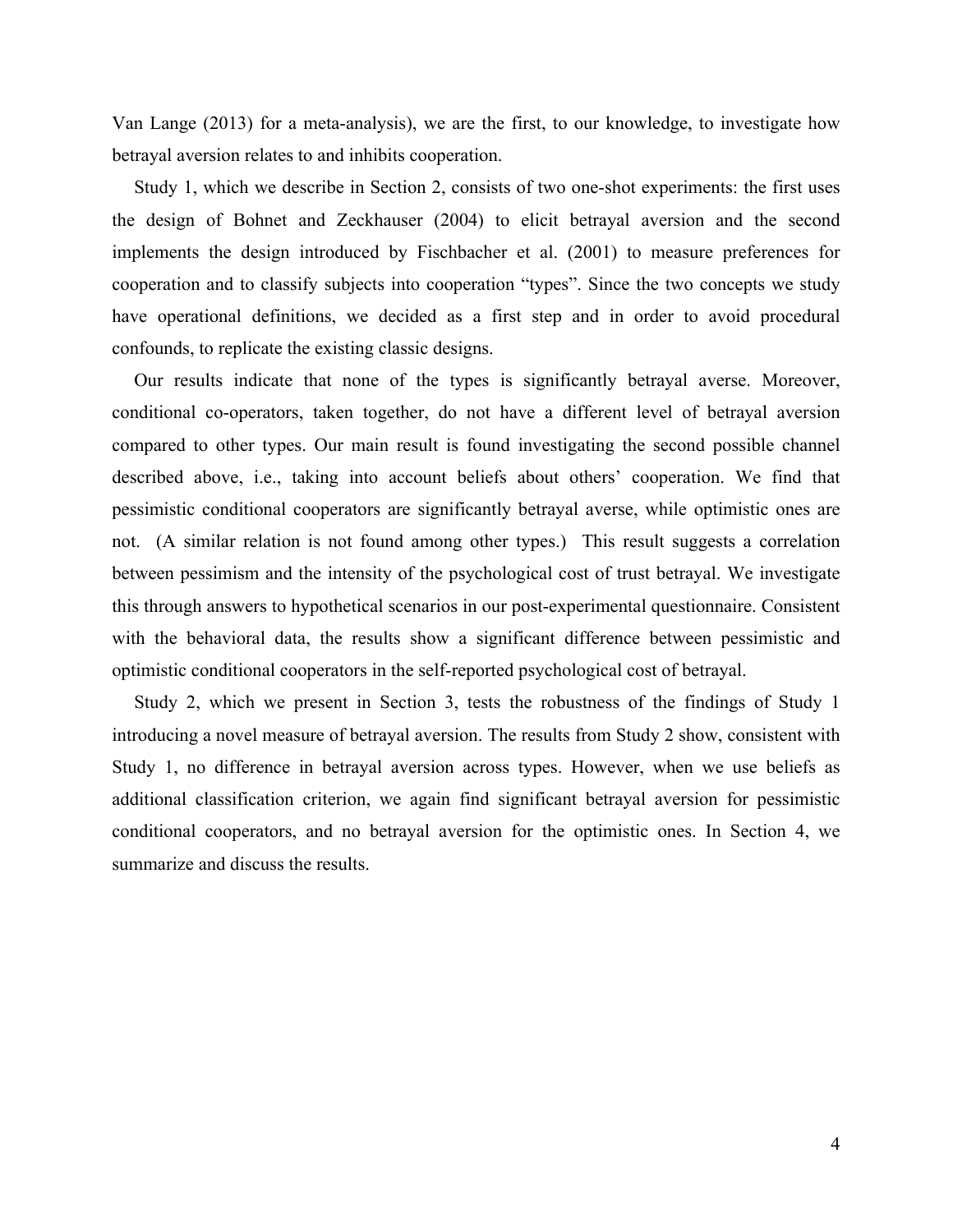#### **2. Study 1 – Investigating the relation between conditional cooperation and betrayal aversion**

#### *2.1 Experimental design and procedures*

Our design is composed of two parts: Part 1 elicits betrayal aversion replicating the design of Bohnet et al.  $(2008)^4$  and Part 2 measures subjects' attitudes to cooperation following Fischbacher et al. (2001). We describe game payoffs in each part in terms of "points", for comparability with other studies. (Points were converted to cash at the end of each session.)

#### *Part 1 – Betrayal aversion*

The core of the design of Part 1 is a between-subjects comparison of behavior in two games: the Trust Game and the Risky Dictator Game (henceforth TG and RDG) whose extensive forms are presented in Figure  $1<sup>5</sup>$  Subjects are randomly matched in couples and assigned the roles of first movers and second movers in TG (first movers and recipients in RDG). In both games, the first mover chooses between a certain and a risky option. The certain option gives 10 points to him and to their counterpart. The risky option can produce either an unequal outcome of 8 points to the first mover and 22 to their counterpart or an equal split giving 15 points to both.

While in TG the outcome of the risky option is determined by a second mover and the first mover is exposed to the risk of betrayal, in RDG betrayal is removed by letting the outcome be determined by a random draw with the probabilities of outcomes (15; 15) and (8; 22) being *p* and *1-p*, respectively*.* This is the only difference between the two games.

<sup>&</sup>lt;sup>4</sup> This is a follow up study to Bohnet and Zeckhauser (2004) that uses the same design and procedures.<br><sup>5</sup> The original Bohnet and Zeckhauser (2004) design consists of three between-subjects treatments called Trust Game, Risky Dictator Game and Decision Problem. The comparison between choices made in the first and the second treatment measures betrayal aversion, while the comparison between choices made in the second and in the third measures social preferences. As we are mainly interested in measuring betrayal aversion, we implemented only TG and RDG.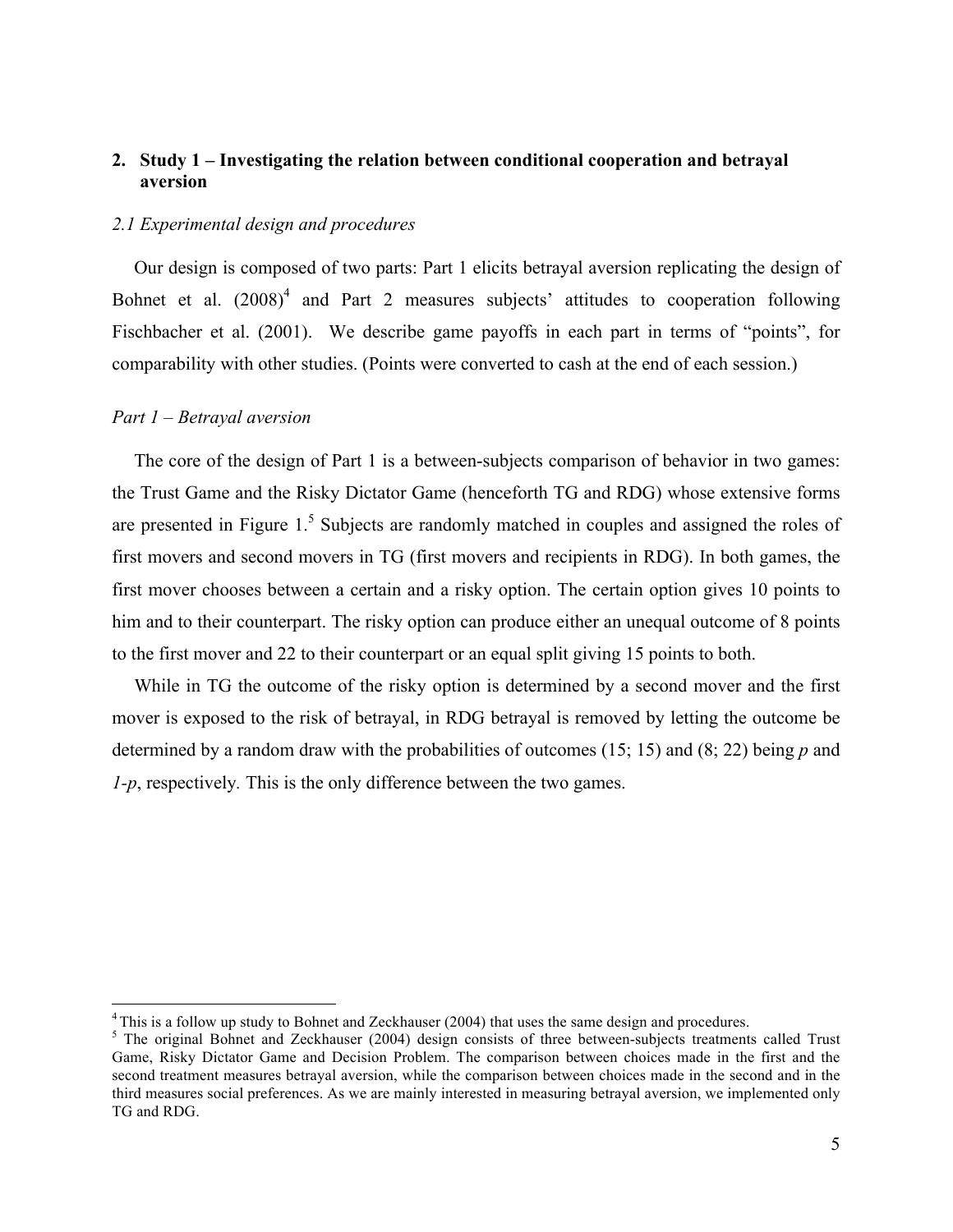

**Figure 1: Extensive forms of the Trust Game (TG) and Risky Dictator Game (RDG).**

In our experimental implementation of TG, first and second movers take decisions at the same time; second movers' decisions are elicited using the strategy method (Selten (1967)), i.e., each second mover is asked whether he would choose Left or Right if their first mover chooses In. In RDG, recipients are asked to wait for the decision of first movers and not to take any action.

For first movers in both TG and RDG, we elicit the lowest probability of the outcome (15; 15) at which they would choose In instead of Out. Following Bohnet et al. (2008), we call this value the minimum acceptance probability (MAP). Betrayal aversion is measured as the difference between average MAPs across the two treatments, that is,  $BA = \overline{MAP_{TG}} - \overline{MAP_{RDG}}$ . If the average MAP in the TG is higher than that in the RDG first movers are on average betrayal averse, i.e., they require a higher risk premium to take social risks compared to natural risks.

To elicit MAPs incentive compatibly, we use two different versions of the Becker-DeGroot-Marshak (BDM - Becker et al. (1964)) mechanism: an open-ended version that asks subjects directly their threshold probability and uses the same instructions and procedures of Bohnet et al. (2008) and a choice list version (documented in the Appendix) that uses frequencies instead of probabilities.<sup>6</sup> In both cases, subjects have an incentive to reveal their "true" preference value

<sup>&</sup>lt;sup>6</sup> In a companion paper, Quercia (2015) compares these two versions of the BDM mechanism in the context of the elicitation of betrayal aversion. One of the main findings is that the two versions do not produce significantly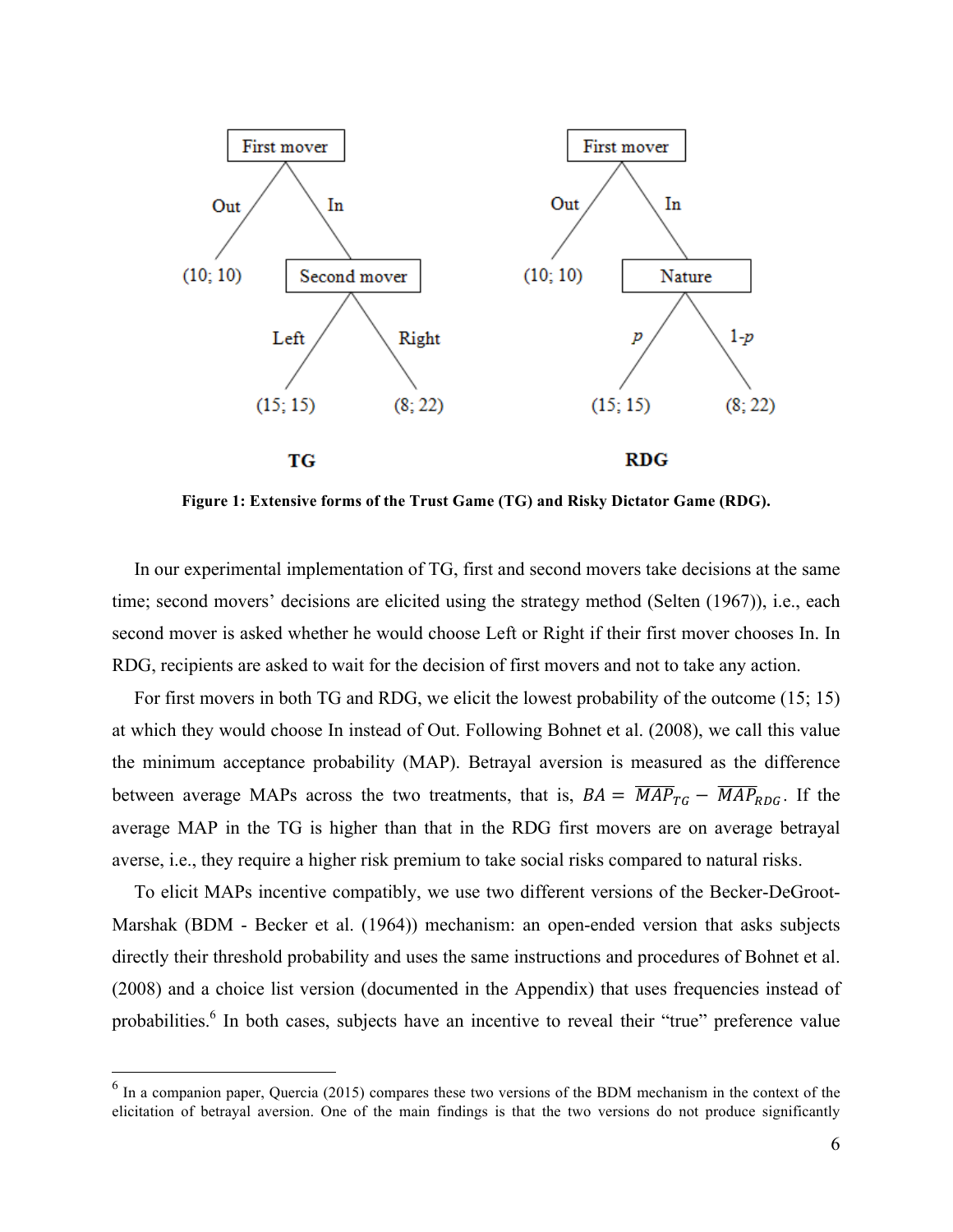under expected utility theory (see Bohnet and Zeckhauser (2004) for a discussion of the incentive compatibility of the design).

#### *Part 2 - Conditional cooperation*

 $\overline{a}$ 

Part 2 uses the design introduced by Fischbacher et al. (2001), in which a variant of the strategy method is employed to elicit subjects' attitudes towards cooperation in a specially designed public goods game.<sup>7</sup> Participants are randomly assigned to groups of four subjects and endowed with 20 tokens, each of which they may either keep for themselves or invest in a "project". The following payoff function defines the material incentives subjects face:

$$
y_i = 20 - x_i + 0.4 \sum_{i=1}^{4} x_i
$$

where  $y_i$  are earnings in points and  $x_i$  denotes the contribution of player *i* to the project. As the marginal per capita return (MPCR) of the project is less than 1, it is individually optimal to put zero tokens into the project. However, because the MPCR is greater than  $1/n$ , it is socially optimal to contribute fully to the project.

Subjects have to make an "unconditional contribution" and a "conditional contribution". In the unconditional contribution, subjects are simply asked how much they contribute to the project. In the conditional contribution participants are asked to fill out a contribution table specifying a contribution decision for each possible average contribution (rounded to integers) of the other three subjects in their group. Thus, for each participant their contribution table consists of 21 entries (one for each possible average from 0 to 20). After all participants have taken both the unconditional and conditional decisions, we elicit each participant's belief about the average unconditional contribution of the other three members in their group.<sup>8</sup>

To ensure incentive compatibility, one group member is randomly selected in each group and their conditional decision is payoff relevant while for the other three group members their unconditional contributions are payoff relevant. The contribution of the randomly selected

different levels of betrayal aversion. Given this result, in this paper we pool the data from the two elicitation methods.

 $<sup>7</sup>$  This design has been frequently used to investigate heterogeneity of subjects preferences for cooperation in public</sup> goods experiments; see for example Kocher et al. (2008), Herrmann and Thöni (2009), Fischbacher and Gächter

 $\frac{8}{8}$  We follow Fischbacher and Gächter (2010) regarding the mechanism to incentivize beliefs: for each correct belief the participants earned 3 points, for each belief that deviated by 1(2) point from the correct estimate the participants earned 2(1) points.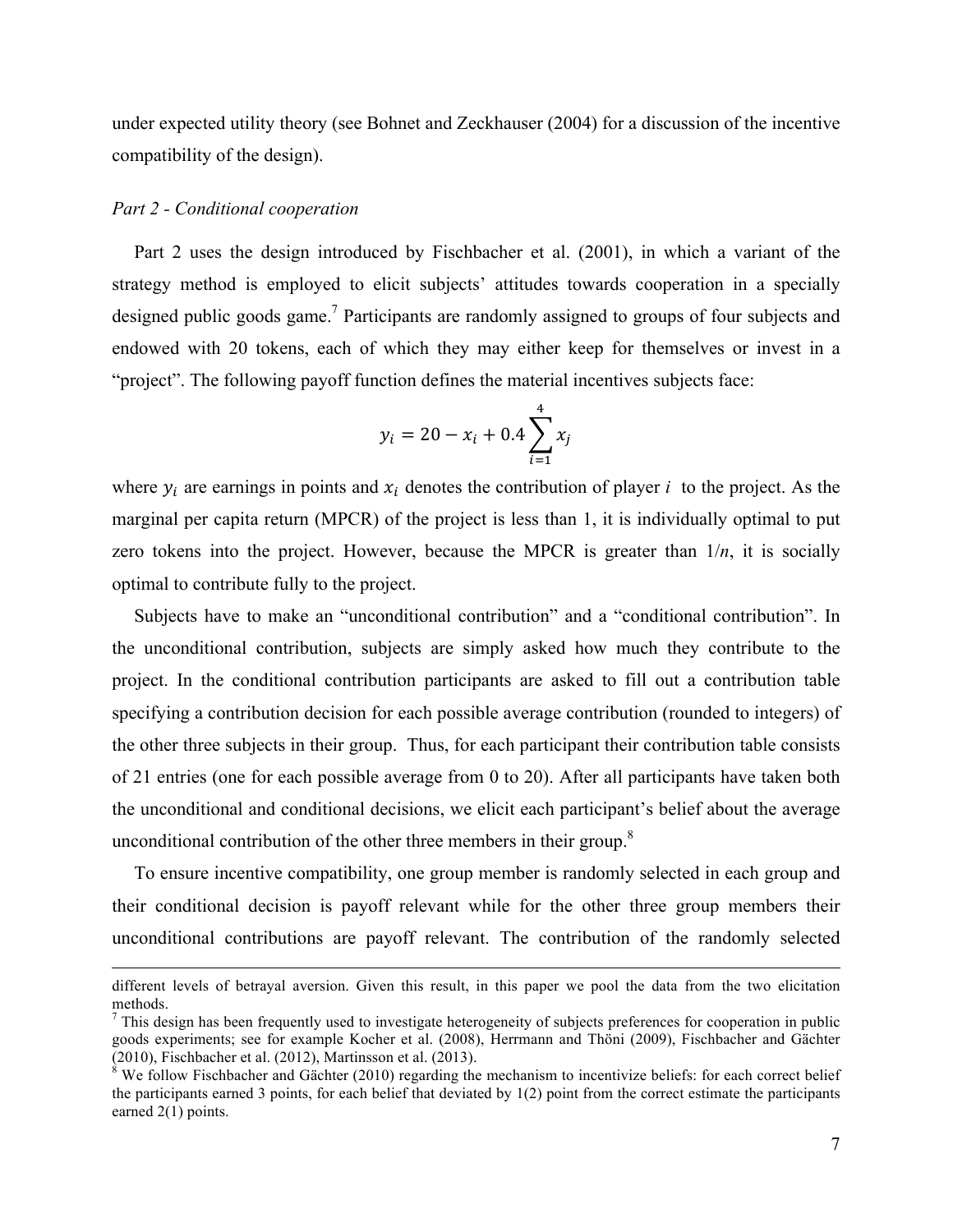member is derived calculating the average unconditional contribution of the other three members and finding the corresponding entry in their contribution table.

#### *Procedures*

All the sessions were conducted at the University of Nottingham. Participants were recruited via ORSEE (Greiner (2004)). In total, 592 subjects participated in the experiment. Before each part, subjects had to answer a set of control questions to check their understanding of the decision situations. In Part 1, we used the instructions and control questions of Bohnet et al. (2008) for the open-ended elicitation of betrayal aversion<sup>9</sup> and we developed a novel set of instructions and control questions for the choice list elicitation of betrayal aversion. In Part 2, we used a slightly adapted version of the Fischbacher and Gächter (2010) instructions and we used the same control questions (see Appendix). Subjects were paid the sum of earnings from Part 1 and 2 and all feedbacks about the outcomes of the two parts were given at the end of Part 2 to avoid contamination of Part 2 behaviour by Part 1 outcomes. Each session lasted approximately 75 minutes and the average payment was £ 7.20.

#### *2.2 Experimental results*

#### *2.2.1 Betrayal aversion and cooperation types*

As a first step, we classify subjects according to their cooperation attitudes elicited in Part 2 of the experiment and we look at betrayal aversion for each cooperation "type". We divide subjects into three groups: conditional cooperators, free riders and others.<sup>10</sup> Since we measure betrayal aversion only for the subjects who are assigned the role of first mover in Part 1, the relevant distribution of types for our purposes uses observations only from that subsample ( $n = 273$ ).<sup>11</sup>

 $9$  The instructions are available as a web appendix (http://www.aeaweb.org/aer/data/mar08/20051024\_app.pdf). We thank the authors for making available also their control questions.

<sup>&</sup>lt;sup>10</sup> Following Fischbacher et al. (2001), "conditional cooperators" exhibit either a monotonically increasing schedule or a positive ρ (significant at 1% level) in the Spearman correlation test between their contribution table and the average contribution of the others in their group. "Free riders" are subjects whose contribution table presents only zeros. All the remaining subjects are classified as "others". In Fischbacher et al. (2001), "triangle contributors" constitute a fourth type. Because there are very few in our sample, we include them in the category "others".<br><sup>11</sup> The distribution is not significantly different from the distribution for subjects who were in the role of

movers (recipients) in Part 1  $(\chi^2(2) = 3.30, p = 0.192)$ . Thus, we can exclude any spill-over effect of the role subjects were playing in Part 1 on Part 2 behaviour.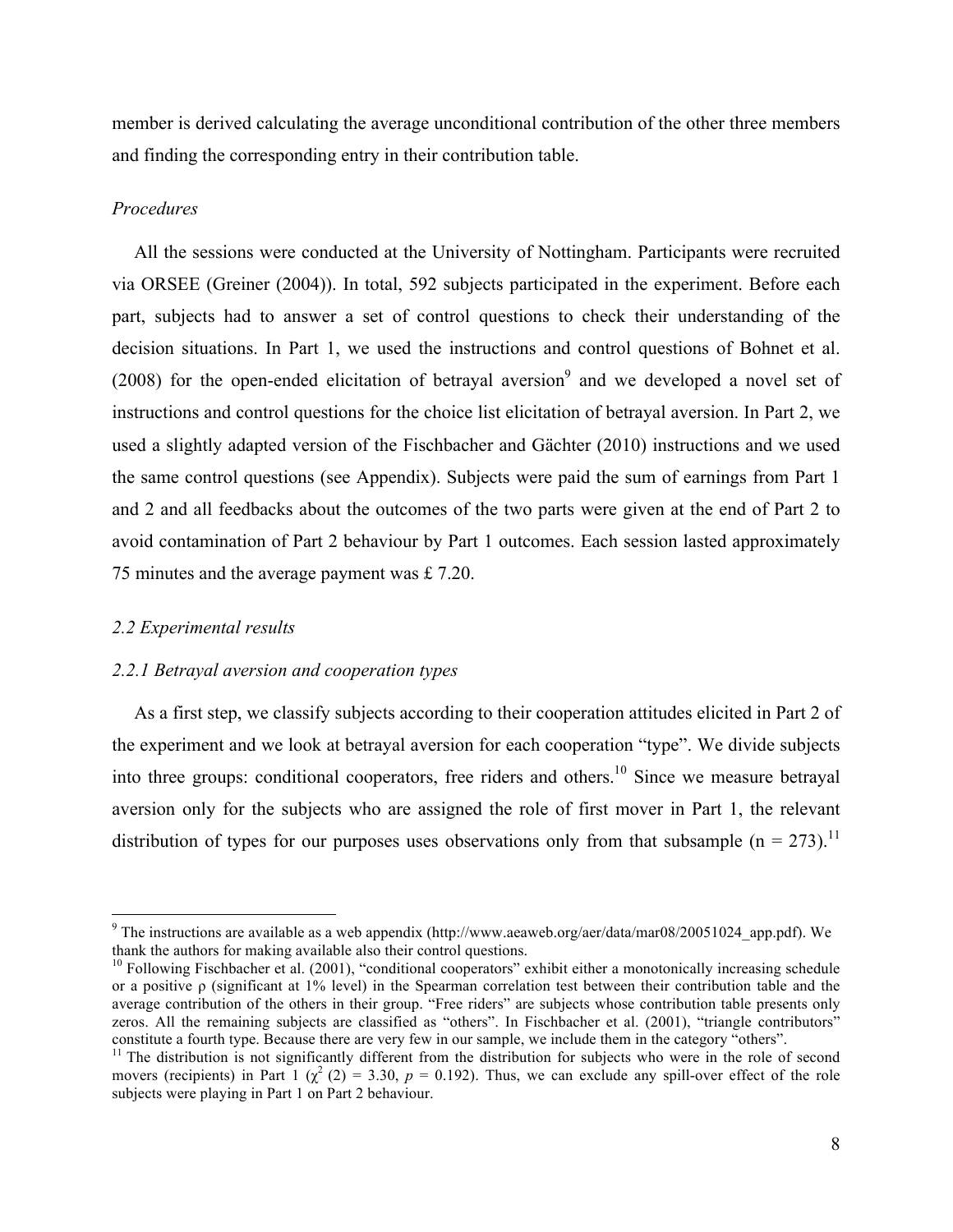Consistent with previous literature (see Chaudhuri (2011)), conditional cooperators constitute the majority of our sample (59.7%), followed by free riders (25.6%) and others (14.7%).

Table 1 reports the analysis of betrayal aversion for the cooperation types classified in the public goods game. Surprisingly, betrayal aversion is not significantly different from zero for any category. A Kruskal-Wallis test on the distribution of MAPs across types cannot reject the null hypothesis of the data being drawn from the same populations in both games ( $p = 0.719$  and  $p = 0.327$  for TG and RDG, respectively). Hence, we conclude that there is little evidence for betrayal aversion as a general characteristic of conditional cooperators vis-à-vis other types.

|                                          | $\overline{MAP}_{TG}$       | $\overline{MAP}_{RDG}$ | $\overline{MAP}_{TG} - \overline{MAP}_{RDG}$ | $p$ -value |
|------------------------------------------|-----------------------------|------------------------|----------------------------------------------|------------|
| Conditional<br>cooperators ( $n = 163$ ) | 0.53<br>[0.21]              | 0.47<br>[0.20]         | 0.06                                         | 0.109      |
| Free riders ( $n = 70$ )                 | 0.50<br>[0.22]              | 0.43<br>[0.20]         | 0.07                                         | 0.178      |
| Others $(n = 40)$                        | 0.54<br>$\left[0.24\right]$ | 0.50<br>[0.18]         | 0.04                                         | 0.506      |

 *Note*: *p*-values based on Mann-Whitney U (MWU) test.

These results raise the question whether looking only at cooperation types is a sufficient description of conditional cooperators in relation to attitudes to betrayal. In particular, if the connection between conditional cooperation and betrayal aversion is related to social risk taking, attitudes elicited through the strategy method might not be a sufficient classification criterion. In the next subsection, we investigate the second channel through which conditional cooperation and betrayal aversion might be related. To do this, we take into account a measure of willingness to take social risks on top of cooperation preferences. In particular, we look at either beliefs about others' contributions or unconditional contributions in addition to cooperation preferences.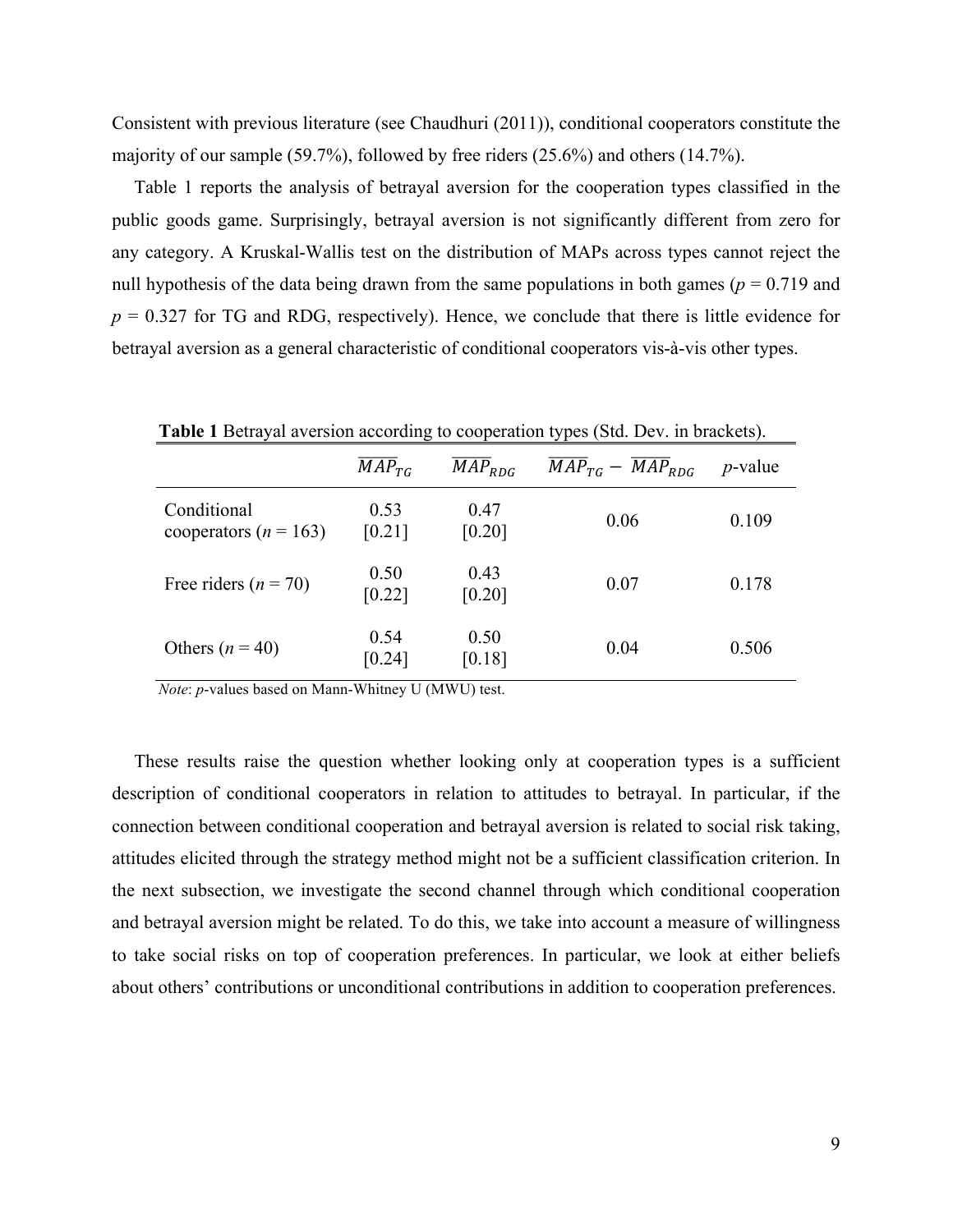#### *2.2.2 Betrayal aversion according to cooperation attitudes and beliefs*

We use beliefs about the average unconditional contribution of the other three group members to distinguish between optimistic and pessimistic subjects. We define a subject as pessimistic if they hold a belief strictly below the median belief in their type sample and optimistic if they hold a belief equal to or above the median belief in their type sample.

Figure 2 reports betrayal aversion levels for pessimistic and optimistic members of each type sample. The figure reveals several interesting findings: pessimistic conditional cooperators are significantly betrayal averse (MWU-test,  $z = 3.221$ ,  $p = 0.001$ ), while this is not the case for optimistic conditional cooperators (MWU-test,  $z = -0.735$ ,  $p = 0.462$ ). This is consistent with their social risk taking in the public goods game: their average unconditional contributions amount to 13.4 for optimists and 4.3 for pessimists (MWU-test,  $z = 8.075$ ,  $p = 0.000$ ). No other category shows significant differences in average MAPs across treatments (MWU-test,  $p \geq$ 0.231).



Betrayal aversion

**Figure 2: Betrayal aversion for each type classified according to attitudes and beliefs**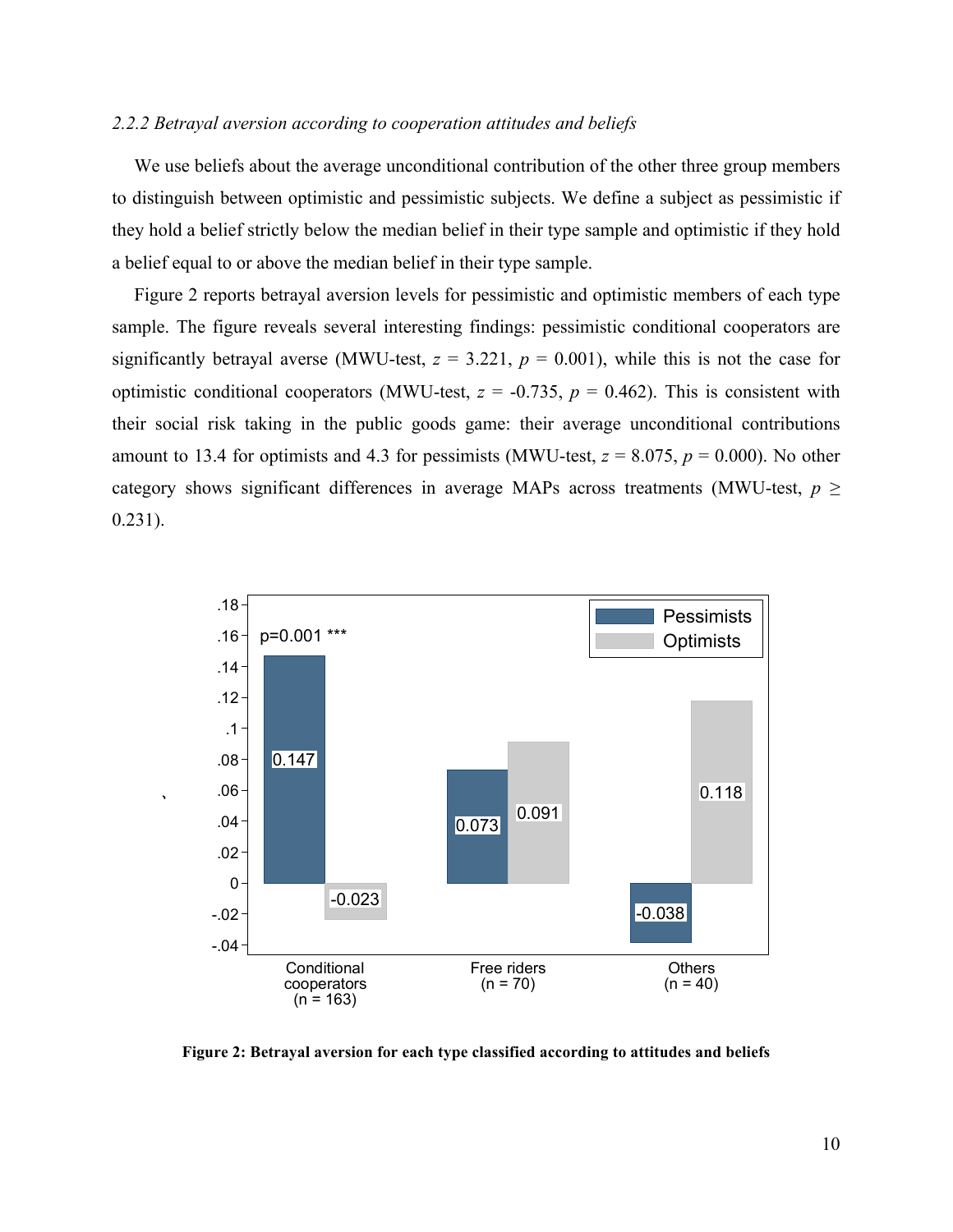As an alternative approach, we use unconditional contributions instead of beliefs as an indication of social risk taking in the public goods game. Hence, we classify as a "contributor" ("non-contributor") an individual who has an unconditional contribution equal or above (strictly lower than) the median unconditional contribution in their type sample. Conducting this additional analysis does not change our conclusions for conditional cooperators. Betrayal aversion is -0.01 for the "contributors" and 0.12 for the "non-contributors" (MWU – test,  $z = -$ 0.364,  $p = 0.715$ ;  $z = 2.631$ ,  $p = 0.009$ , respectively). For free riders, we are not able to perform a median split because, as expected from their strategies, their median unconditional contribution is exactly zero. For Others, betrayal aversion is 0.08 for the "contributors" and -0.03 for "noncontributors". Both measures are not significantly different from zero (MWU – test,  $p \ge 0.574$ ).<sup>12</sup>

The difference in betrayal aversion between optimistic and pessimistic conditional cooperators suggests an asymmetry in the psychological cost of betrayal across these two groups. In particular, we could expect that pessimists suffer a higher psychological betrayal cost compared to optimists. To check for this possibility, we included in some of our experimental sessions a questionnaire eliciting psychological reactions to betrayal. In the next subsection, we report the results from this additional question.

#### *2.2.3 Eliciting the psychological cost of betrayal*

We elicited reactions to betrayal through a vignette study that was conducted on a subsample of subjects of our main experimental sample (*n* = 240). Subjects were presented with one of the two following scenarios:  $13$ 

<sup>&</sup>lt;sup>12</sup> As the samples of free riders and others are smaller compared to the one of conditional cooperators, we also compared conditional cooperators versus all other subjects to increase the power of the test for the non-conditional cooperators. Results do not change substantially: we again find that no category is significantly betrayal averse except pessimistic conditional cooperators. This additional analysis is reported in the Appendix.<br><sup>13</sup> The bold font and the titles are used here to highlight differences between the two scenarios but these elements

were not used in the experiment.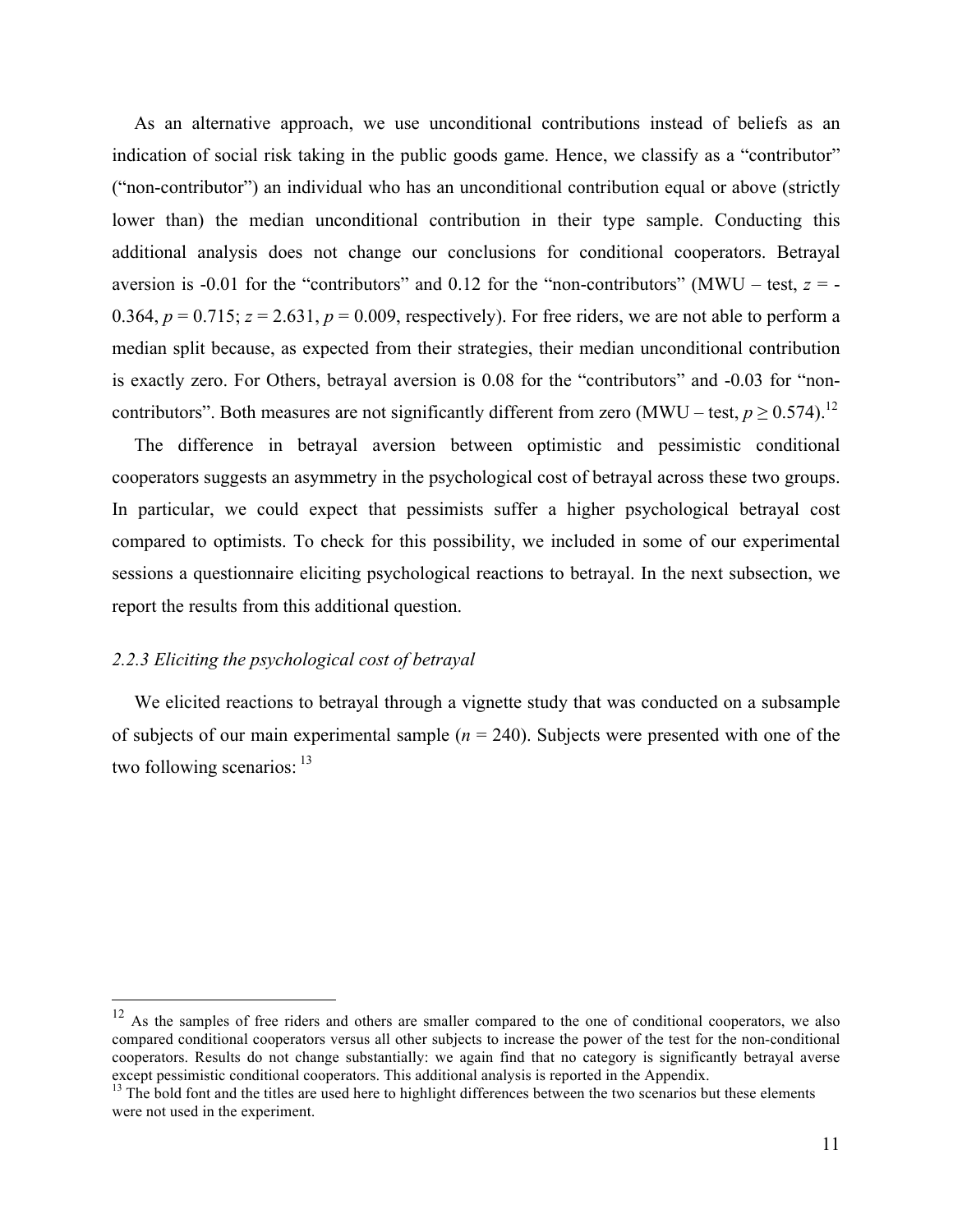#### **Betrayal scenario**

For private reasons, you have to travel frequently to a big city. From the airport, you usually take a cab to your final destination. The route is straightforward and the price you usually pay is £10. One day you take the cab and the driver takes a detour from the usual way **even though the road conditions do not require it**. This makes the fare more expensive. He charges you £15.

#### **Bad luck scenario**

For private reasons, you have to travel frequently to a big city. From the airport, you usually take a cab to your final destination. The route is straightforward and the price you usually pay is £10. One day you take the cab and the driver takes a detour from the usual way **because a tree fell on the street**. This makes the fare more expensive. He charges you £15.

The two scenarios are identical except that the subjects who are presented with the betrayal scenario can infer that the taxi driver is deliberately taking a detour to cheat them, while in the bad luck scenario the detour is outside of the driver's control. Subjects had to answer the question: "How do you feel about it?" on a scale from  $-5$  to  $+5$ , where  $-5$  corresponded to "Very Bad", 0 to "Neutral" and +5 to "Very Good". We interpret responses as indicators of emotional cost.

The results indicate very different reactions between the two scenarios. The mean (median) rating is -3.76 (-4) in the betrayal scenario compared to -1.55 (-1.5) in the bad luck scenario, suggesting that subjects suffer significantly more emotional cost from betrayal than from bad luck. The distribution of ratings is significantly different across the two scenarios (MWU-test, *n* = 240,  $z = -9.59$ ,  $p = 0.000$ ).

Our next step is to check whether pessimistic conditional cooperators suffer a higher cost of betrayal compared to optimistic ones. We expect no differences in ratings in the bad luck scenario between optimistic and pessimistic conditional cooperators, while we expect a difference in the ratings of the betrayal scenario.

Figure 3 presents the histograms of subjects' ratings splitting the sample in pessimistic/optimistic conditional cooperators. Panel A and C presents the results from the betrayal scenario and Panel B and D the ones from the bad luck scenario. A first observation is that there is a clear difference in the modal response between pessimistic and optimistic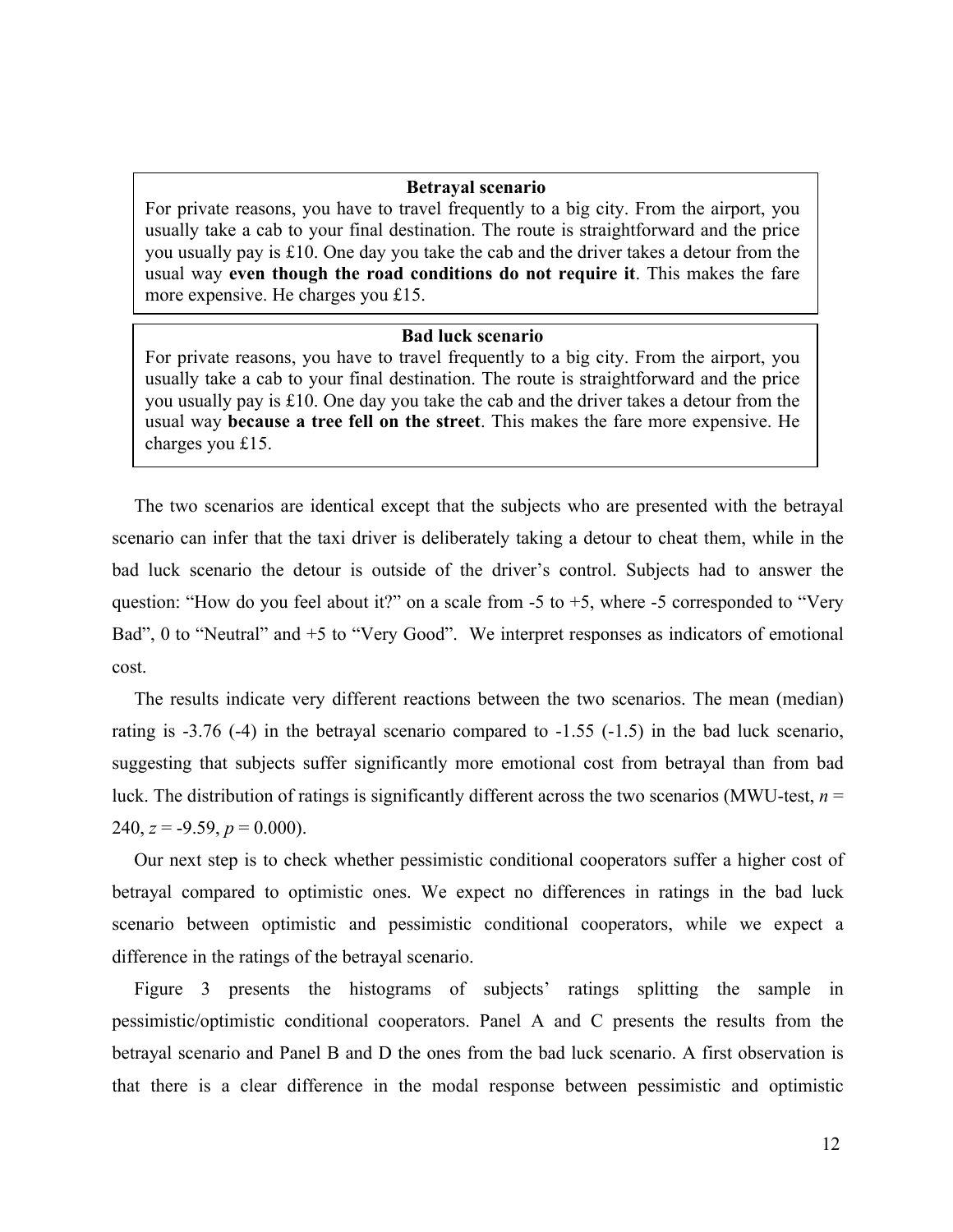conditional cooperators in the betrayal scenario (-5 vs. -3, respectively). The average rating in the betrayal scenario is significantly lower for pessimists compared to optimists (-3.97 and -3.38, respectively; MWU-test,  $n = 72$ ,  $z = 2.43$ ,  $p = 0.015$ ). We do not find significant differences in the bad luck scenario; averages amount to -1.48 for pessimists and -1.40 for optimists (MWUtest,  $n = 74$ ,  $z = 0.419$ ,  $p = 0.675$ ).

As a comparison group, we look at free riders.<sup>14</sup> In the betrayal scenario, free riders seem to exhibit the opposite pattern compared to conditional cooperators with the average rating from pessimistic (optimistic) free riders being -3.6 (-4.2). However, this difference is not significant (MWU-test,  $n = 35$ ,  $z = -1.57$ ,  $p = 0.117$ ). In the bad luck scenario, we do not find any difference in ratings also for free riders (MWU-test,  $n = 32$ ,  $z = 0.159$ ,  $p = 0.874$ ).



**Figure 3: Ratings in the betrayal and bad luck scenarios for pessimistic/optimistic conditional cooperators (CC)**

<sup>&</sup>lt;sup>14</sup> We compare conditional cooperators' ratings only with free riders because in the category Others we have too few subjects to make meaningful comparisons. We report the figure analogous to Figure 3 for free riders in the Appendix.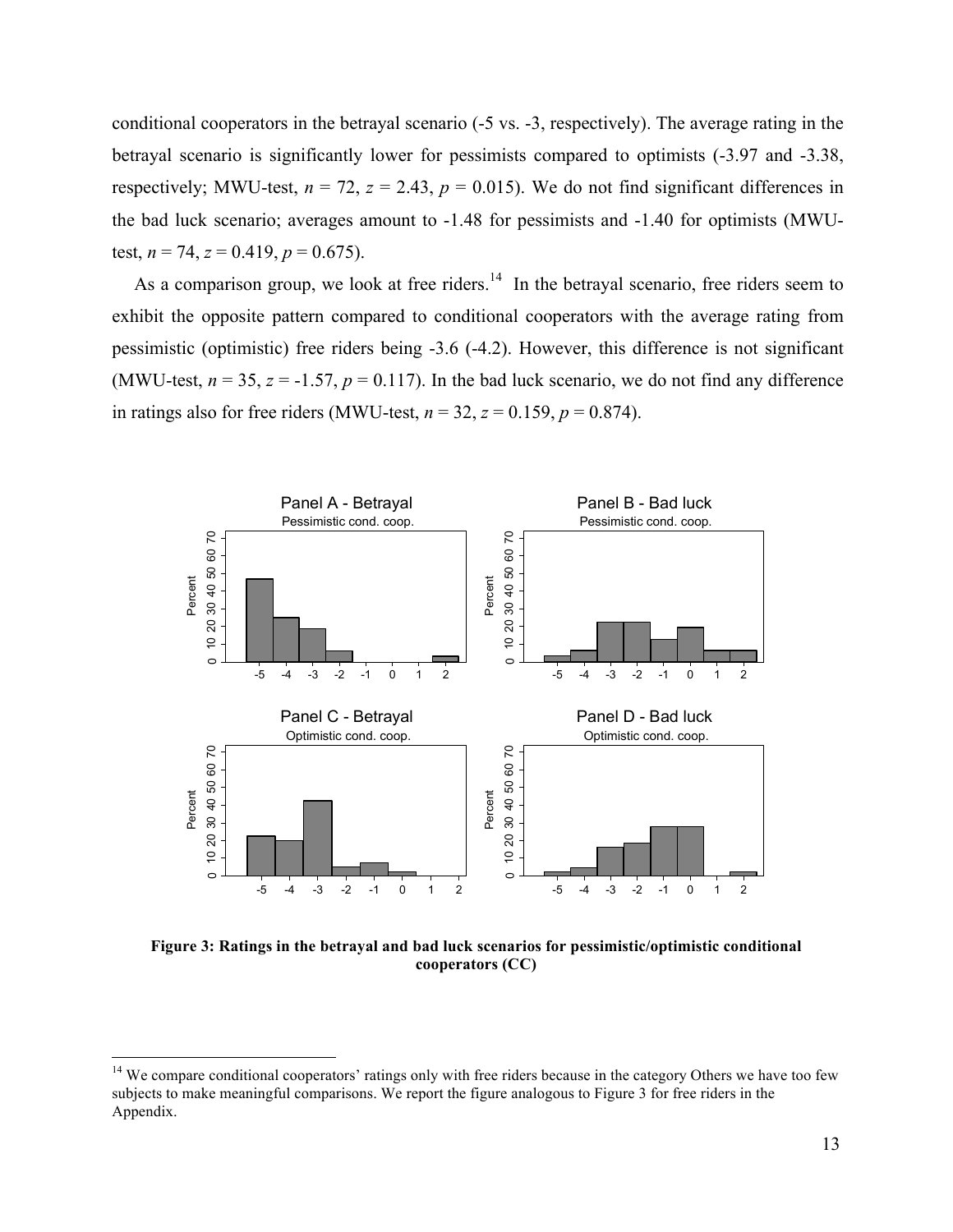Overall, our results suggest that beliefs play an important role in the link between conditional cooperation and betrayal aversion. In particular, only pessimistic conditional cooperators are betrayal averse. The same relation does not hold for any other cooperation type classified in the public goods game. Moreover, in this section, we have presented evidence that the differences in betrayal aversion are correlated with different psychological costs of *trust betrayal* as elicited by responses to a hypothetical scenario. In the next section, we introduce Study 2 where we test the robustness of the previous findings introducing a novel method to measure betrayal aversion.

#### **3. Study 2 – A novel measure of betrayal aversion**

In Study 2, we introduce a new measure of betrayal aversion, which addresses one concern about the design of Bohnet and Zeckhauser (2004). Their design uses the Becker-DeGroot-Marshak (BDM - Becker et al. (1964)) mechanism to elicit betrayal aversion in an incentive compatible way. However, the BDM mechanism is arguably a very cognitive method. As betrayal aversion stems from the anticipation of an emotional state, such a "cold" elicitation method could underestimate the extent of the phenomenon.<sup>15</sup>

Drawing on the scenarios reported in the previous section, we develop novel ones where we ask subjects to choose hypothetically between a safe and risky bet. Thus, in contrast to the previous section, where we only look at *ex post* reactions to betrayal (bad luck), we elicit the anticipation of these reactions, i.e., betrayal aversion.

#### *3.1 Experimental design and procedures*

Study 2 was an online experiment conducted using Amazon Mechanical Turk (see Horton et al. (2011)). The experiment was composed by two one-shot experiments. The first was a strategy method public goods game experiment identical to the one used in Study 1 (Fischbacher et al. (2001)). The second game was a direct response public goods game where we also elicited incentivized beliefs about the average contribution of the other three group members. After subjects made their decisions in the two games above, they were presented with one of the two following scenarios (as before, bold font and titles were not presented to subjects):

<sup>&</sup>lt;sup>15</sup> The BDM mechanism has been also questioned for being not fully transparent to subjects (see, e.g., Cason and Plott (2014)). See Quercia (2015) for an analysis and discussion of use of the BDM mechanism to elicit betrayal aversion and Bartling et al. (2015) for a response to Cason and Plott (2014).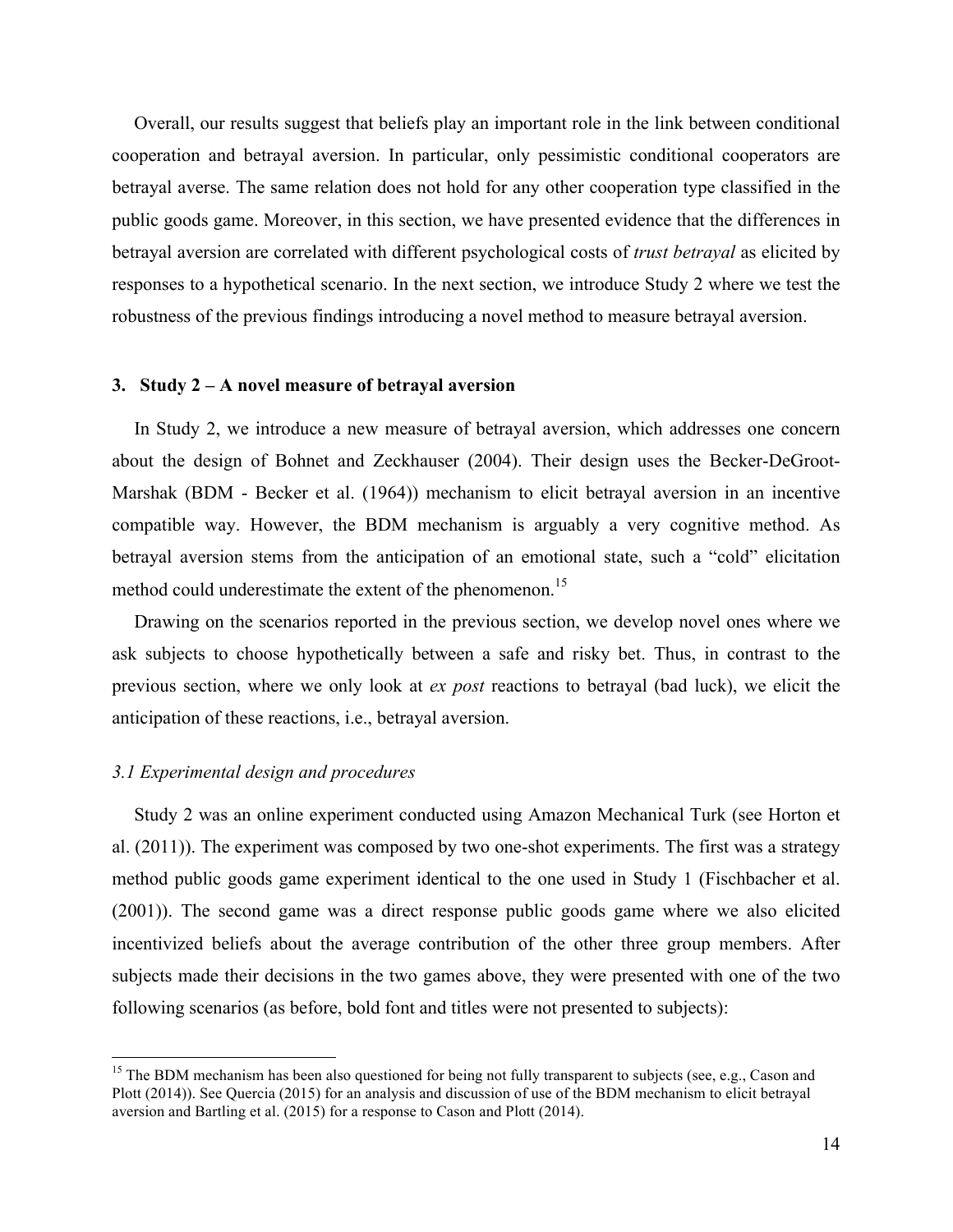#### **Natural risk scenario**

For personal reasons, you have to travel to a big city. From the airport you can choose between two taxi companies to reach your final destination for which you don't know the exact route. Company A charges you a fixed price of \$12. Company B charges you according to the taxi meter. If **the weather is fine**, it costs you \$8. However, 1 out of 5 **times**, **due to bad weather conditions the ride takes longer** and the fare is then \$16.

#### **Social risk scenario**

For personal reasons, you have to travel to a big city. From the airport you can choose between two taxi companies to reach your final destination for which you don't know the exact route. Company A charges you a fixed price of \$12. Company B charges you according to the taxi meter. If **the driver takes the direct route**, it costs you \$8. However, 1 out of 5 **drivers take detours to make more money out of you** and the fare is then \$16.

After reading, subjects were asked to choose one of the two companies. Notice that a risk neutral subject would always choose Company B, which has an expected cost of \$9.6. However, depending on their degree of risk aversion some subjects may choose Company A in the natural risk scenario. Compared to the benchmark of the natural risk scenario, we expect that the possibility of betrayal would make subjects even more likely to choose Company A in the social risk scenario. We will interpret such evidence as betrayal aversion. In total, we had 359 subjects who were paid \$2 for participating plus an additional bonus that depended on their earnings from the two one-shot public goods games. The average bonus earnings were \$ 2.56 and the experiment lasted on average 9 minutes.

#### *3.2 Experimental results*

The results from the classification of cooperation types show a very high proportion of conditional cooperators compared to the laboratory sample of Study 1. In particular, we find 79.7% conditional cooperators, 8.6% free riders and 11.7% others. This is consistent with previous experiment on US subject pools (see Kocher et al. (2008)).<sup>16</sup> However, it does not allow us to draw meaningful conclusions on free riders and others. We, therefore, concentrate on the relation between conditional cooperators, optimism/pessimism and betrayal aversion.

 $16$  In particular, they find 80.6% conditional cooperators, 8.3% free riders and 11.1% others. This distribution is not statistically different from ours  $(\chi^2(2) = 0.016, p = 0.992)$ . We thank the authors for supplying their data.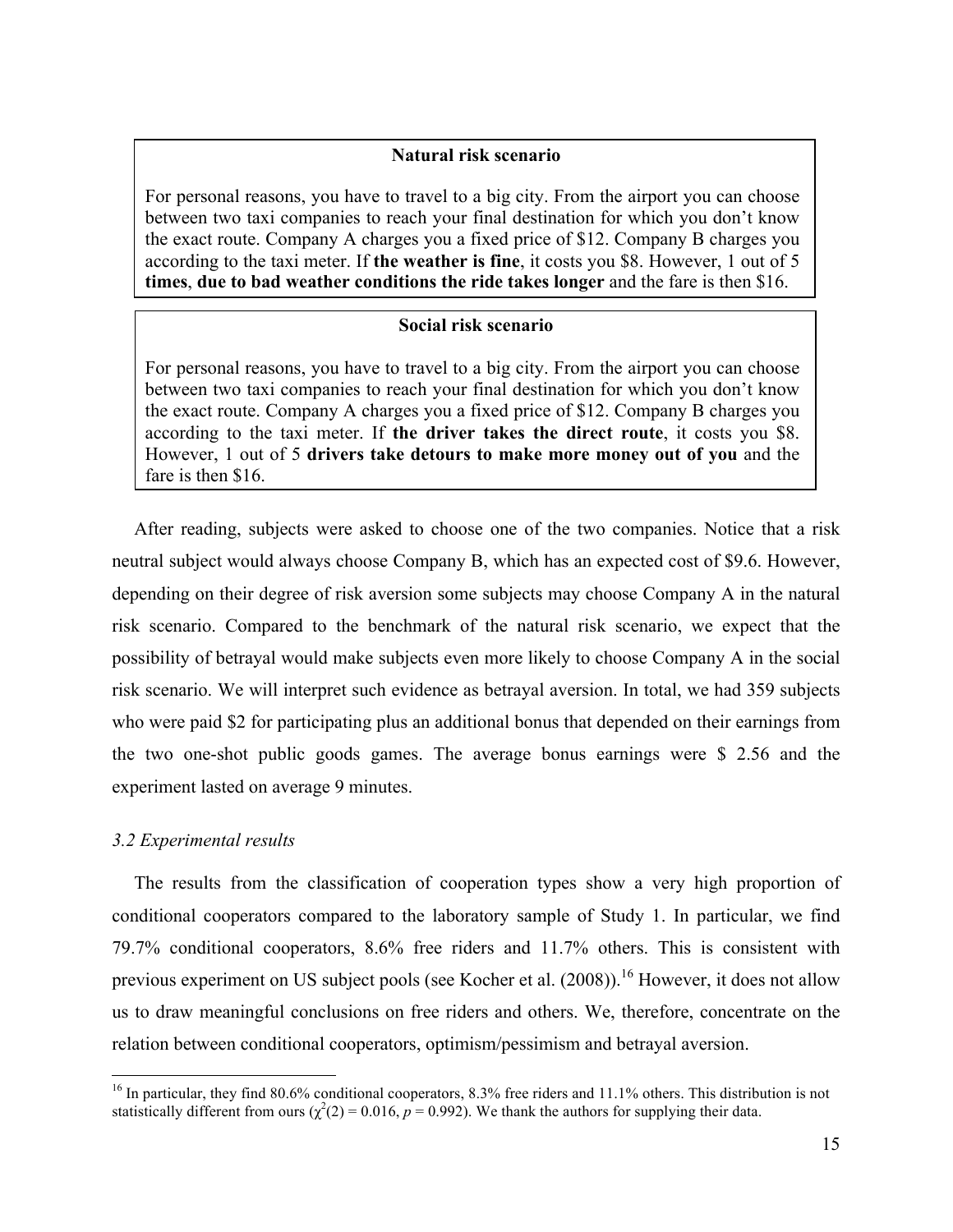The results from the scenarios reveal that overall participants are significantly betrayal averse: the percentage of people choosing Company A (safe option) increases from 45% in the natural risk scenario to 63.7% in the social risk one  $(\chi^2(1) = 12.63, p = 0.000)$ .

In Table 2 we report the percentage of subjects choosing Company A in each type sample in the natural and social risk scenarios. All the three groups seem to be substantially betrayal averse as measured by the percentage points difference in risk avoidance between the social and natural risk scenarios. Statistical comparison reveals significant betrayal aversion only for conditional cooperators and others. However, as mentioned before, the results for free riders and others should be taken carefully as the test may be under-powered due to the small number of observations.

|                                        | Social Risk | Natural Risk | $p$ -value |
|----------------------------------------|-------------|--------------|------------|
| Conditional cooperators<br>$(n = 286)$ | 63%         | 47%          | 0.007      |
| Free riders ( $n = 30$ )               | 50%         | 24%          | 0.125      |
| Others $(n = 43)$                      | 80%         | 50%          | 0.043      |

 **Table 2** Percentage choosing the safe option (Company A) for each cooperation type

*Note: p*-values based on  $\chi^2$  test.

We turn next to the analysis of betrayal aversion considering also beliefs about others' cooperation. Figure 4 shows the difference in risk avoidance between pessimistic and optimistic conditional cooperators in the natural and social risk scenarios. While the percentage of risk avoidance increases by 11.5 percentage points moving from natural to social risk for optimists, it increases by more than twice as much for pessimists (from 51% to 74.1%). Moreover, the former difference is not significantly different from zero  $(\chi^2(1) = 2.41, p = 0.120)$ , while the latter is  $(\chi^2(1) = 5.86, p = 0.015).$ 

It is also interesting to look at the comparison of choices of pessimists/optimists within each scenario. While we find that there is no difference in risk avoidance between pessimistic and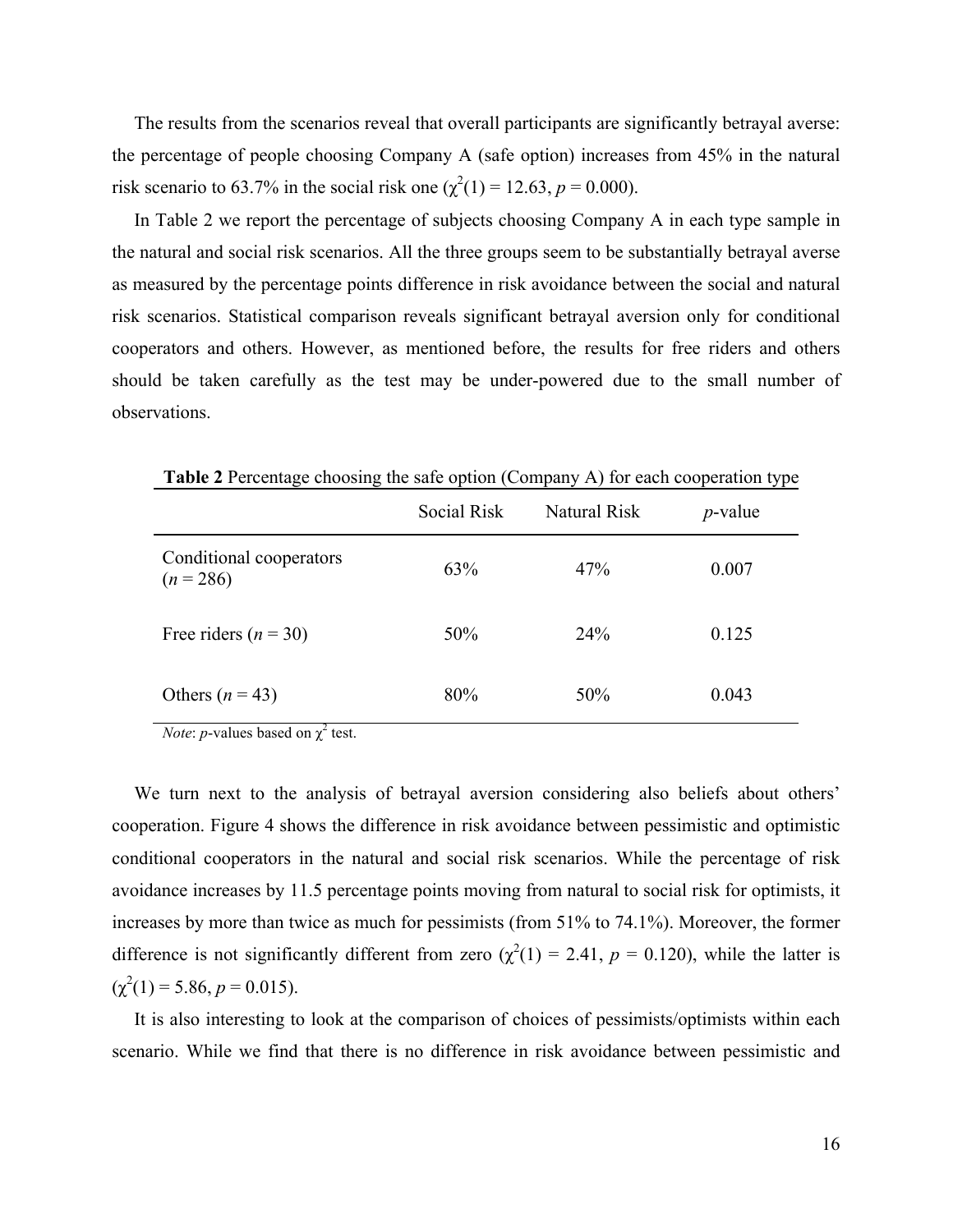optimistic conditional cooperators in the natural risk scenario, pessimists avoid risk significantly more than optimists in the social risk scenario ( $\chi^2(1) = 4.71$ ,  $p = 0.030$ ).



 **Figure 4: Responses of pessimistic/optimistic CCs to natural and social risk scenarios**

Like in Study 1, an alternative classification approach is to use unconditional contribution decisions to discriminate between subjects who contribute above and below the median. The results using this additional classification procedure confirm the one shown in Figure 4. Considering only conditional cooperators, there is, indeed, no significant difference between the "non-contributors" and the "contributors" in natural risk taking (fractions choosing Company A amount to 47.5% and 46.5%, respectively;  $\chi^2(1) = 0.011$ ,  $p = 0.918$ ), while the difference is around 20 percentage points in social risk taking (75.5% and 56.2%, respectively;  $\chi^2(1) = 5.15$ , p = 0.023). Moreover, betrayal aversion is significantly different from zero for the "noncontributors", while it is not for "contributors"  $(\chi^2(1) = 7.40, p = 0.007; \chi^2(1) = 1.86, p = 0.173,$ respectively).

Taken together these results reveal that (i) pessimistic conditional cooperators are significantly betrayal averse and optimistic ones are not also according to our new measure of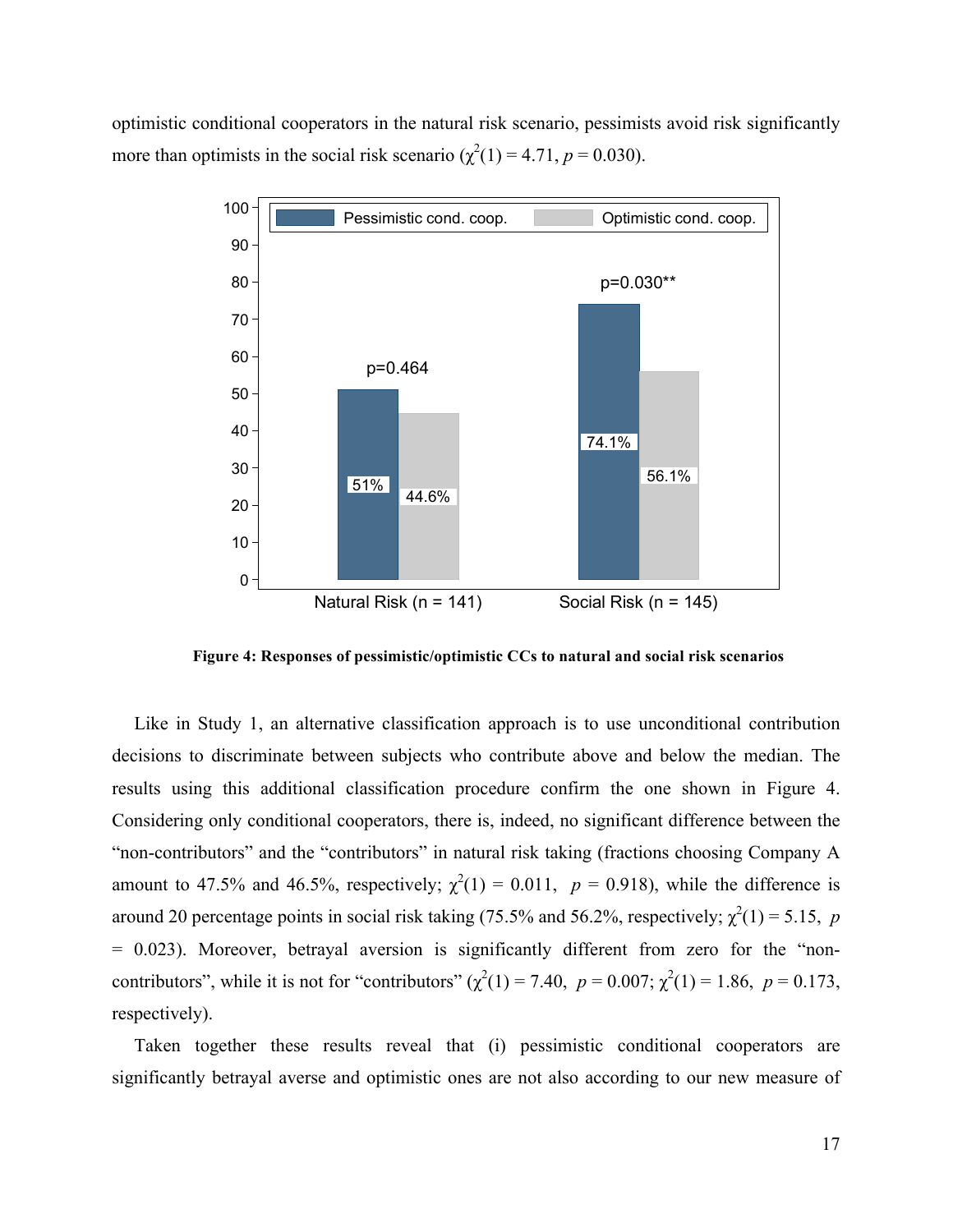betrayal aversion and (ii) this is due to differences in willingness to take social risks rather than natural risks. The second finding is consistent with the evidence presented in Section 2.2.3 that pessimistic conditional cooperators feel worse than optimistic ones if they are intentionally exploited but, instead, there is no difference when bad luck occurs.

#### **4. Summary and concluding remarks**

In this paper we have reported the results of two studies that investigate the link between betrayal aversion and conditional cooperation, two concepts studied up to now in two different strands of the experimental literature. We have hypothesized two channels through which the two concepts may be related. The first channel links betrayal preferences to preferences for cooperation, while the second links them to the combination of cooperation preferences and beliefs.

We have presented results from two studies investigating the two channels. We find stronger support for the second channel. In particular, we find that only pessimistic conditional cooperators are significantly betrayal averse, while optimistic ones are not. This is consistent with their social risk taking in public goods games, as the optimistic conditional cooperators are the ones who contribute and thus take the social risk of being exploited, whereas the pessimistic ones tend to avoid contribution to avoid exploitation.

Overall, our results establish an important correlation between cooperation preferences, beliefs and betrayal aversion. One question that remains unanswered from our study is whether the correlation we find is a causal one and what is the direction of causality.

Betrayal aversion has been interpreted in previous literature as a preference trait and hence as a primitive. If this is the case, our results suggest that betrayal aversion shapes beliefs and contributions of conditional cooperators in the public goods game. Hence, the group of conditional cooperators who suffer a high cost of *betrayal* might adopt pessimistic beliefs about others' cooperation as self-defensive strategy to minimize the likelihood of exploitation. Interventions aimed at mitigating the cost or reducing the likelihood of betrayal could induce more optimism and hence higher cooperation in social dilemmas.<sup>17</sup> However, we cannot exclude

<sup>&</sup>lt;sup>17</sup> Suggestive evidence for this comes from Gächter and Thöni (2005), where subjects were grouped according to a one-shot game contributions to play a repeated public goods game. The results suggest that cooperators increase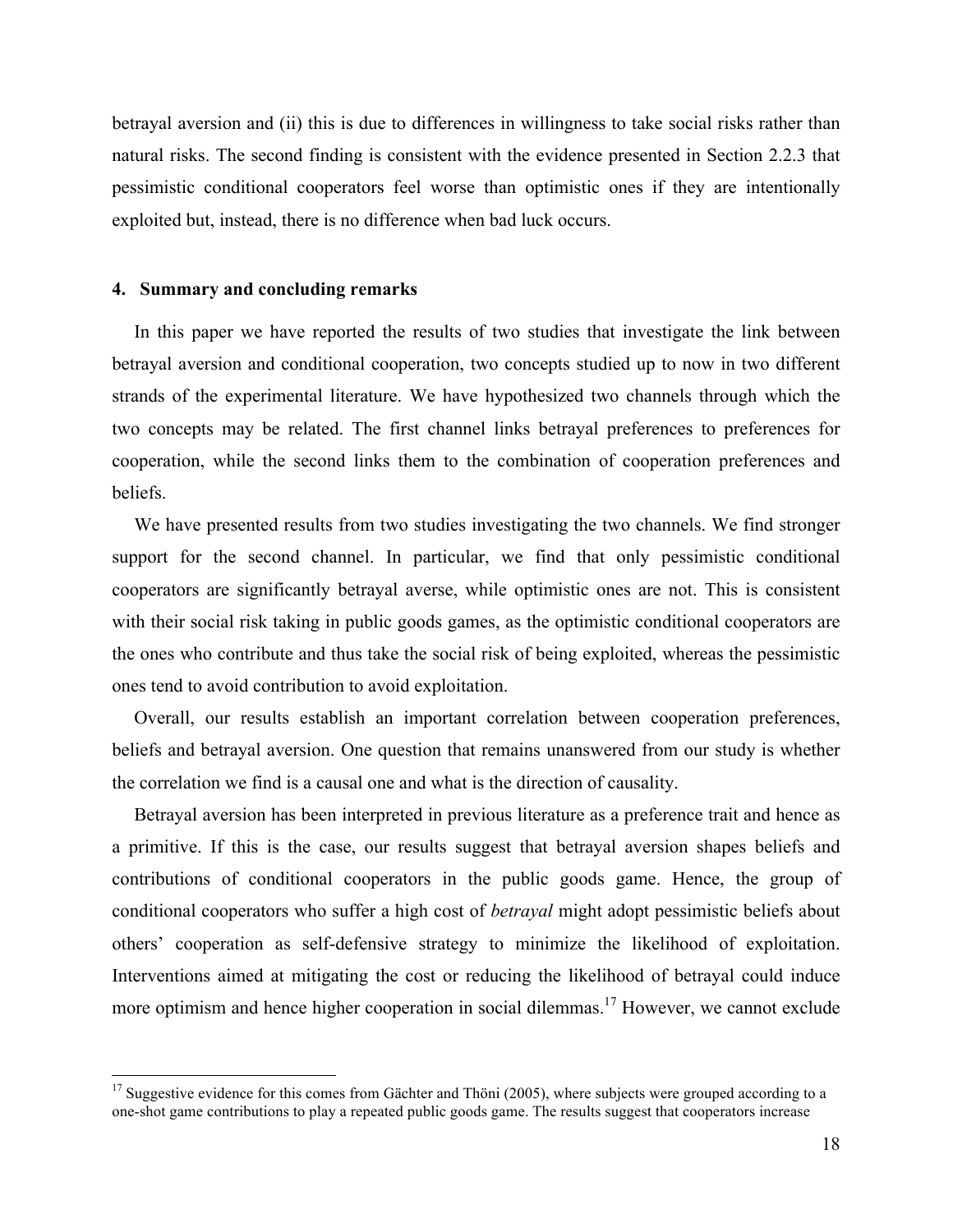that the direction of causality goes in the opposite way and thus a general inclination to pessimism causes subjects to be more betrayal averse. A third possibility is that there is some deeper cause which jointly drives betrayal aversion, pessimism and the disinclination to contribute to public goods when others do not. While we can only be suggestive about these possibilities in this paper, we think these are interesting questions for future research.

their contribution when they learn that they are only grouped with other cooperators, that is, when the likelihood of betrayal is reduced.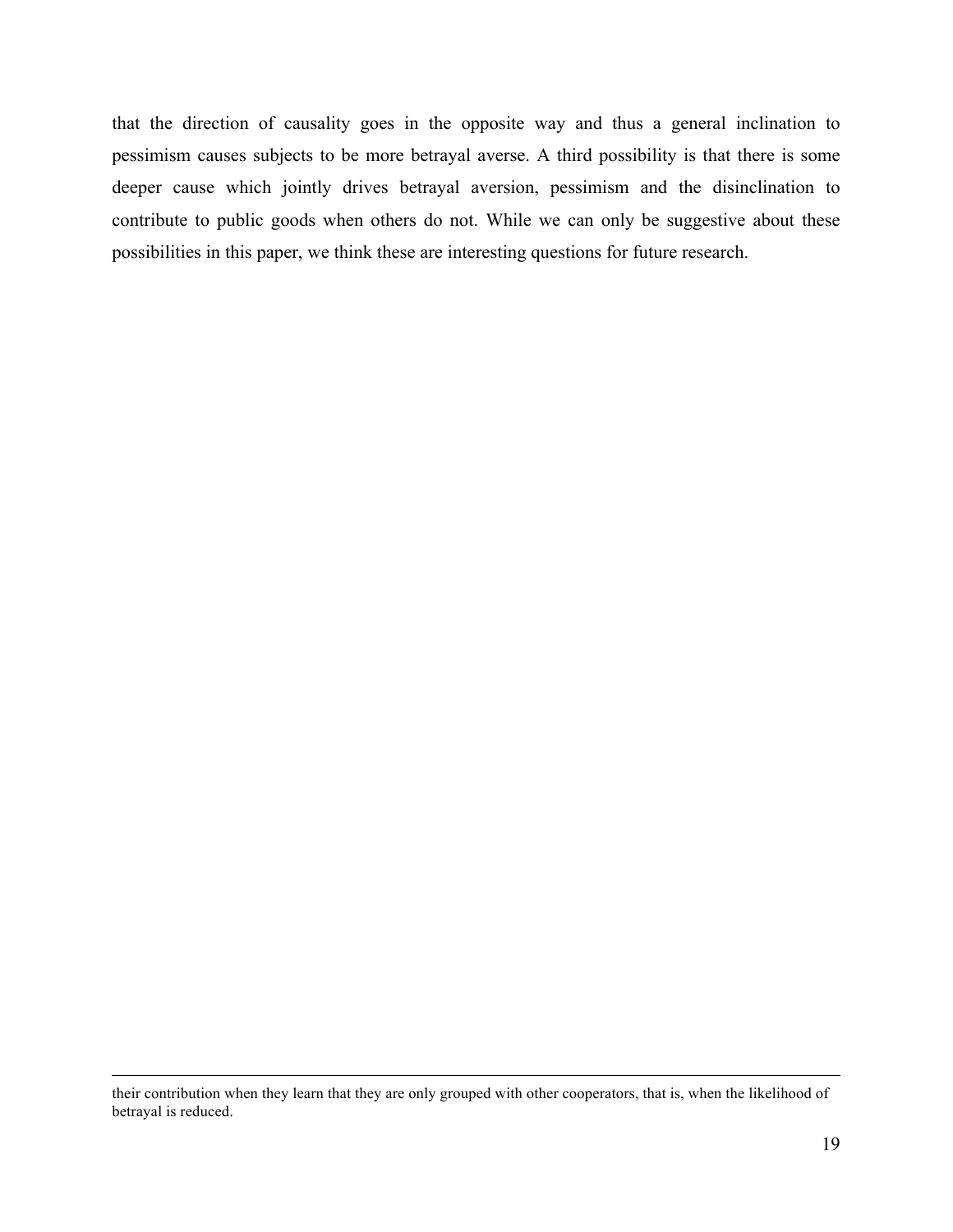#### **References**

- Aimone, J.A., Houser, D., 2011. Beneficial betrayal aversion. *PloS one*, 6(3), e17725.
- Aimone, J.A., Houser, D., 2012. What you don't know won't hurt you: a laboratory analysis of betrayal aversion. *Experimental Economics*, 15(4), 571-588.
- Aimone, J.A., Houser, D., 2013. Harnessing the benefits of betrayal aversion. *Journal of Economic Behavior & Organization*, 89, 1-8.
- Balliet, D., Van Lange, P.A.M., 2013. Trust, Conflict, and Cooperation: A Meta-Analysis. *Psychological Bulletin*, 139(5), 1090-1112.
- Bartling, B., Engl, F., Weber, R.A., 2015. Game form misconceptions are not necessary for a willingness-to-pay vs. willingness-to-accept gap. *Journal of the Economic Science Association*, 1-14.
- Becker, G.M., DeGroot, M.H., Marschak, J., 1964. Measuring utility by a single-response sequential method. *Behavioral science*, 9(3), 226-232.
- Blount, S., 1995. When social outcomes aren't fair the effect of causal attributions on preferences. *Organizational Behavior and Human Decision Processes*, 63(2), 131-144.
- Bohnet, I., Greig, F., Herrmann, B., Zeckhauser, R., 2008. Betrayal aversion. Evidence from Brazil, China, Oman, Switzerland, Turkey, and the United States. *American Economic Review*, 98(1), 294-310.
- Bohnet, I., Zeckhauser, R., 2004. Trust, risk and betrayal. *Journal of Economic Behavior & Organization*, 55(4), 467-484.
- Butler, J.V., Miller, J.B., 2014. Social Risk: the Role of Warmth and Competence. *Working Paper Series IGIER - Bocconi University*
- Cason, T.N., Plott, C.R., 2014. Misconceptions and game form recognition: challenges to theories of revealed preference and framing. *Journal of Political Economy*, 122(6), 1235- 1270.
- Chaudhuri, A., 2011. Sustaining cooperation in laboratory public goods experiments: a selective survey of the literature. *Experimental Economics*, 14(1), 47-83.
- Dreber, A., Rand, D.G., Wernerfelt, N., Worrell, P.R., Zeckhauser, R.J., 2013. The Decisions of Entrepreneurs and Their Agents: Revealed Levels of Risk Aversion and Betrayal Aversion. *Working Paper - Available at SSRN 2263282*.
- Dufwenberg, M., Kirchsteiger, G., 2004. A theory of sequential reciprocity. *Games and Economic Behavior*, 47(2), 268-298.
- Falk, A., Fehr, E., Fischbacher, U., 2003. On the nature of fair behavior. *Economic Inquiry*, 41(1), 20-26.
- Falk, A., Fehr, E., Fischbacher, U., 2008. Testing theories of fairness--Intentions matter. *Games and Economic Behavior*, 62(1), 287-303.
- Falk, A., Fischbacher, U., 2006. A theory of reciprocity. *Games and Economic Behavior*, 54(2), 293-315.
- Fetchenhauer, D., Dunning, D., 2012. Betrayal aversion versus principled trustfulness—How to explain risk avoidance and risky choices in trust games. *Journal of Economic Behavior & Organization*, 81(2), 534-541.
- Fischbacher, U., Gächter, S., 2010. Social preferences, beliefs, and the dynamics of free riding in public good experiments. *American Economic Review*, 100(1), 541–556.
- Fischbacher, U., Gächter, S., Fehr, E., 2001. Are people conditionally cooperative? Evidence from a public goods experiment. *Economics Letters*, 71(3), 397-404.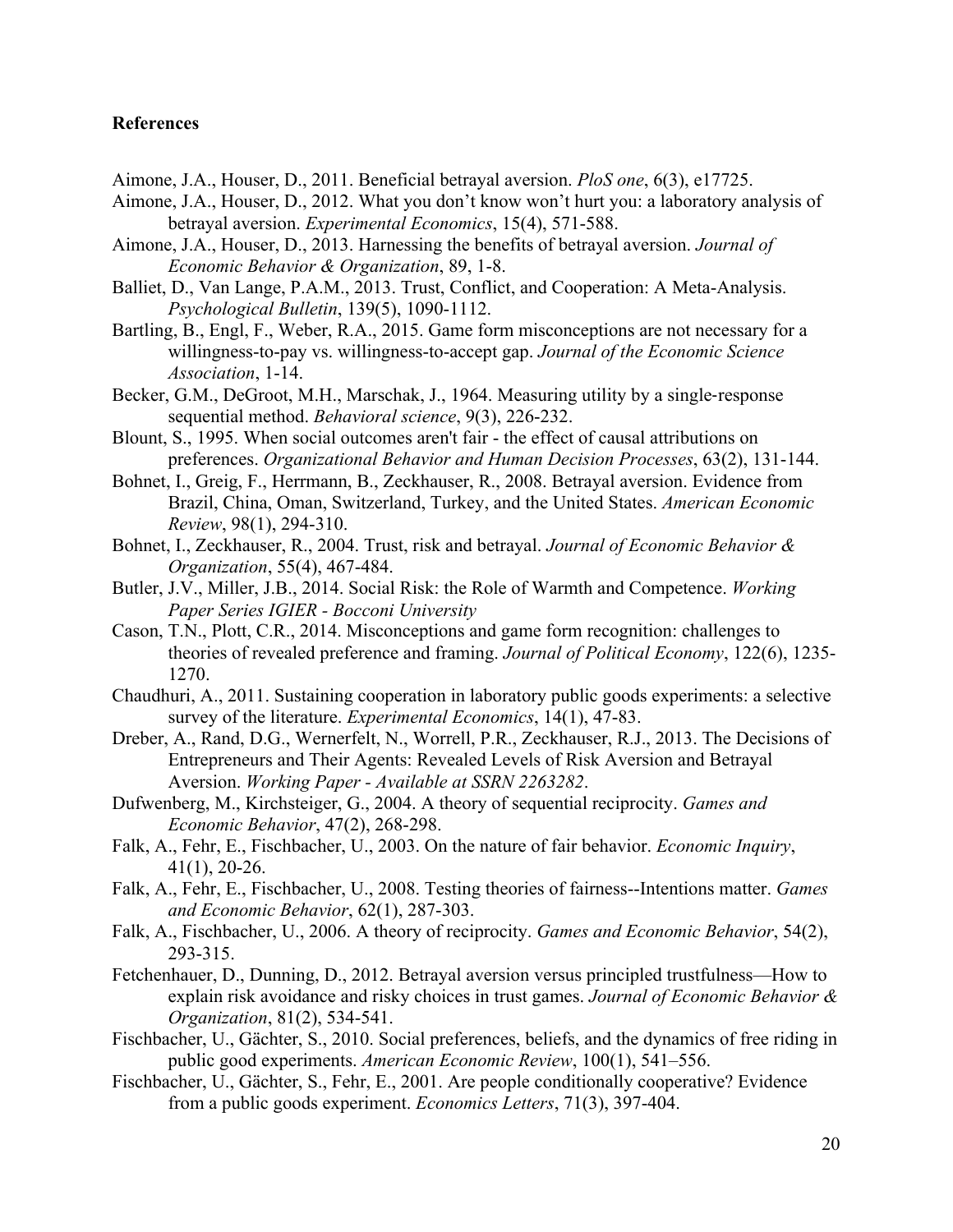- Fischbacher, U., Gächter, S., Quercia, S., 2012. The behavioral validity of the strategy method in public good experiments. *Journal of Economic Psychology*, 33(4), 897-913.
- Gächter, S., Herrmann, B., Thöni, C., 2004. Trust, voluntary cooperation, and socio-economic background: survey and experimental evidence. *Journal of Economic Behavior & Organization*, 55(4), 505-531.
- Gächter, S., Thöni, C., 2005. Social learning and voluntary cooperation among like-minded people. *Journal of the European Economic Association*, 3(2-3), 303-314.
- Greiner, B., 2004, An online recruitment system for economic experiments. In: K. Kremer, V. Macho (Eds.). *Forschung und wissenschaftliches Rechnen GWDG Bericht 63*. Gesellschaft für Wissenschaftliche Datenverarbeitung, Göttingen, pp. 79-93.
- Hardin, G., 1968. The tragedy of the commons. *Science*, 162(3859), 1243-1148.
- Herrmann, B., Thöni, C., 2009. Measuring conditional cooperation: a replication study in Russia. *Experimental Economics*, 12(1), 87-92.
- Hong, K., Bohnet, I., 2007. Status and distrust: The relevance of inequality and betrayal aversion. *Journal of Economic Psychology*, 28(2), 197-213.
- Horton, J.J., Rand, D.G., Zeckhauser, R.J., 2011. The online laboratory: Conducting experiments in a real labor market. *Experimental Economics*, 14(3), 399-425.
- Kocher, M.G., Cherry, T., Kroll, S., Netzer, R.J., Sutter, M., 2008. Conditional cooperation on three continents. *Economics letters*, 101(3), 175-178.
- Ledyard, J.O., 1995, Public goods: a survey of experimental research. In: A.E. Roth, J.H. Kagel (Eds.). *The Handbook of Experimental Economics*. Princeton University Press, Princeton, pp. 111-181.
- Martinsson, P., Pham-Khanh, N., Villegas-Palacio, C., 2013. Conditional cooperation and disclosure in developing countries. *Journal of Economic Psychology*, 34(0), 148-155.
- Quercia, S., 2015. On the Elicitation and Measurement of Betrayal Aversion. *CeDEx working paper, 2015-09*.
- Rabin, M., 1993. Incorporating fairness into game theory and economics. *The American Economic Review*, 1281-1302.
- Samuelson, P.A., 1954. The Pure Theory of Public Expenditure. *The Review of Economics and Statistics*, 36(4), 387-389.
- Selten, R., 1967. Die Strategiemethode zur Erforschung des eingeschränkt rationalen Verhaltens im Rahmen eines Oligopolexperiments. *In: Sauermann, H. (Ed.), Beiträge zur experimentellen Wirtschaftsforschung, Vol. I. Mohr, Tübingen, pp. 136–168.*
- Thöni, C., Tyran, J.-R., Wengström, E., 2012. Microfoundations of social capital. *Journal of Public Economics*, 96(7–8), 635-643.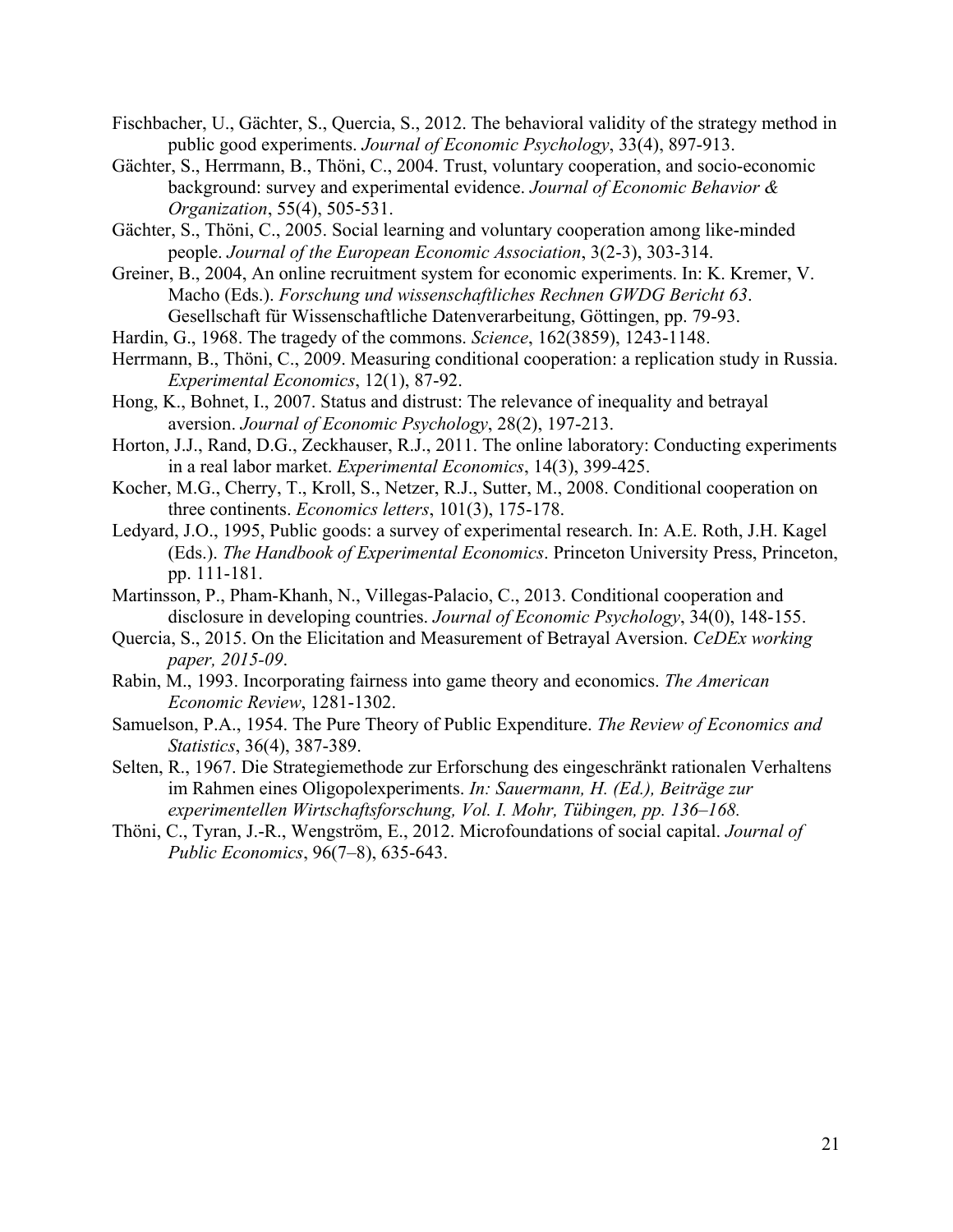#### **APPENDIX**

Betrayal aversion



**A1. Pessimistic/optimistic subjects analysis for conditional co-operators versus everyone else.**

**Figure A1: Betrayal aversion according to preferences and beliefs**

#### **A2. Reactions to betrayal/bad luck scenarios for free riders**



**Figure A2: Reactions to betrayal/bad luck scenarios for free riders**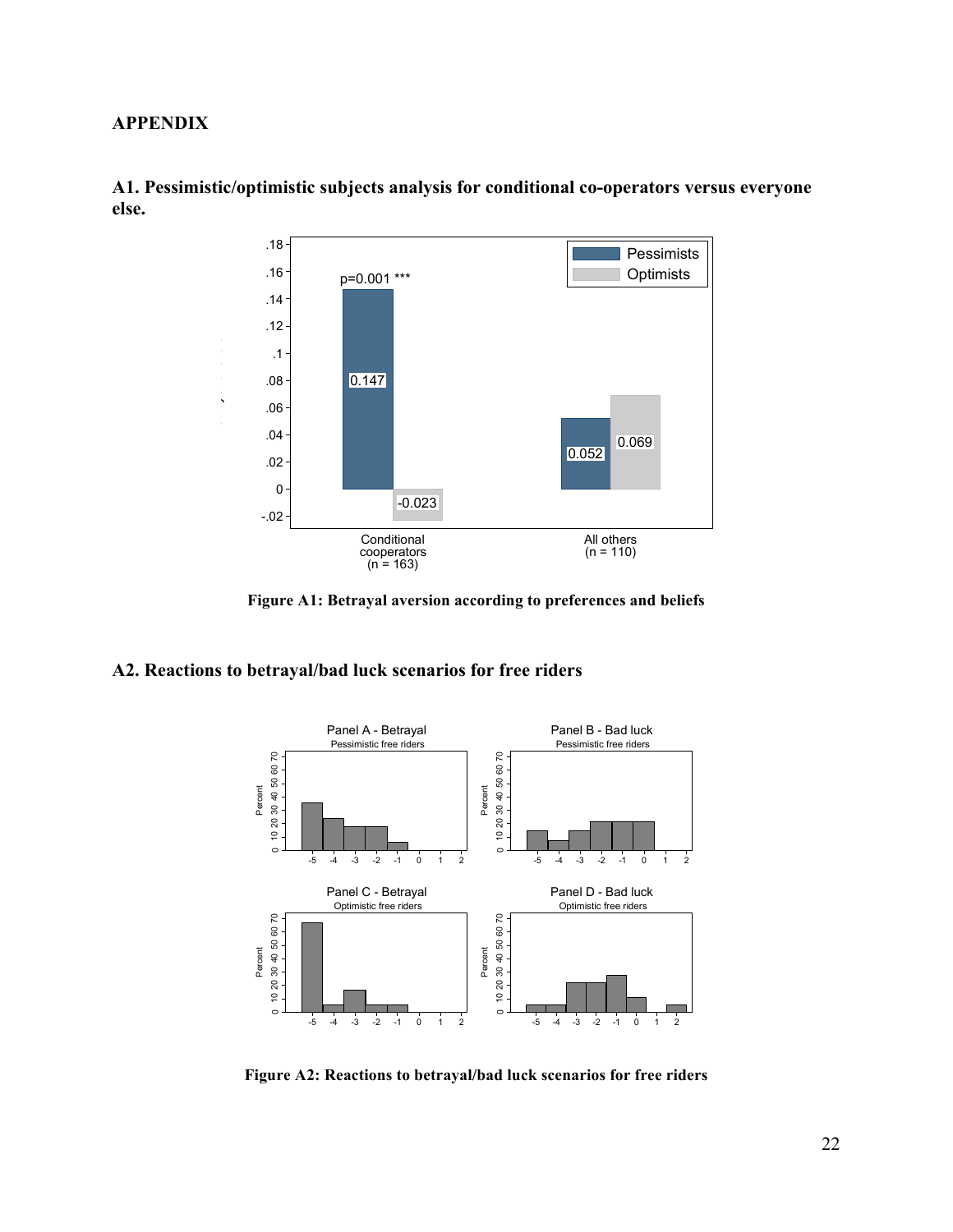### **A3. Instructions for the public goods game adapted from Fischbacher and Gächter (2010)**

#### **Instructions**

You are now taking part in a second experiment. The money you earn in this experiment will be added to what you earned in the first one. As before, we will not speak of Pounds during the experiment, but rather of points. At the end, the total number of points you have earned will be converted to Pounds at the following rate:

#### **1 point=£0.2**

These instructions are solely for your private information. **You are not allowed to communicate during the experiment.** If you have any questions, please raise your hand. A member of the experimental team will come to you and answer them in private.

All participants will be divided into groups of four members. **Only the experimenters will know who is in which group.**

#### **The decision situation**

We first introduce you to the basic decision situation. Then, you will complete a pre-study questionnaire on the screen in front of you, which is intended to help you understand the decision situation.

In each group, every member has to decide the allocation of 20 tokens. You can put these 20 tokens into your **private account** or you can put some or all of them into a **project**.

### **Your income from the private account**

**You will earn 1 point for each token you put into your private account.** For example, if you put all 20 tokens into your private account, your income from your private account would be 20 points. If you put 6 tokens into your private account, your income from this account would be 6 points. **No one except you earns anything from tokens you put in your private account.** 

### **Your income from the project**

**Each group member will profit equally from the amount you or any other group member put into the project.** The income for each group member from the **project** will be determined as follows:

*Income from the project* =  $0.4 \times$  *sum of all contributions* 

If, for example, the sum of all contributions to the project by you and your other group members is 60 tokens, then you and each other member of your group would earn  $60 \times 0.4 = 24$  points out of the project. If four members of the group contribute a total of 10 tokens to the project, you and the other members of your group would each earn  $10 \times 0.4 = 4$  points.

### **Total income**

Your total income is the sum of your income from your private account and from the project: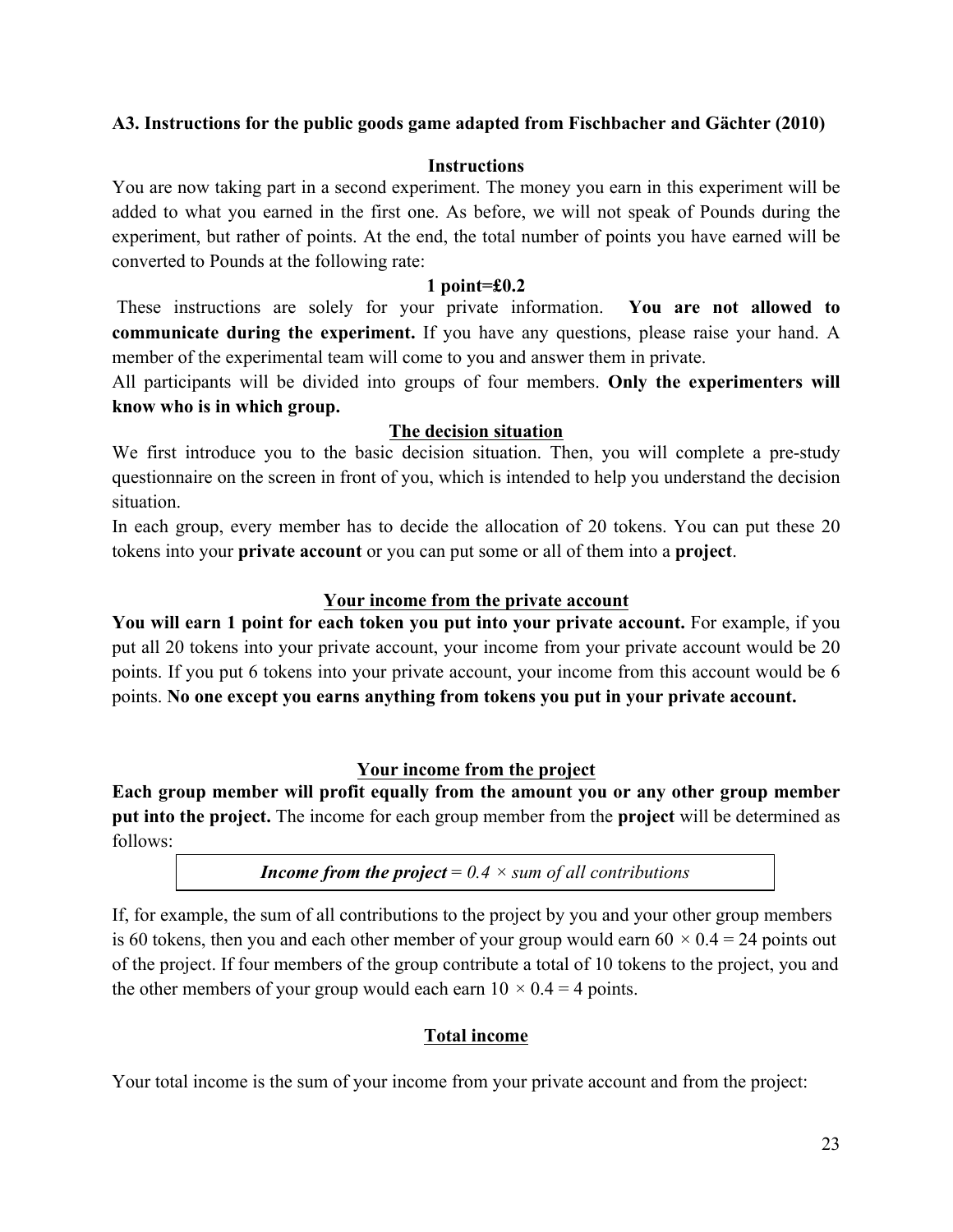*Your Total Income = Income from your private account + Income from the project*   $=$  *=20* – *your contribution to the project* + 0.4  $\times$  *sum of all contributions to the project*

#### **The Experiment**

The experiment is based on the decision situation just described to you, conducted **once.** You will enter your decisions in the screen in front of you.

As you know, you will have 20 tokens at your disposal. You can put them into a private account or into a project. Each subject has to make **two types** of decisions in this experiment, which we will refer to below as the **"unconditional contribution"** and the **"contribution table"**.

• In the **unconditional** contribution you simply decide how many of the 20 tokens you want to put in the **project**. Please indicate your contribution in the following screen:

| Period<br>of $1$<br>$\mathbf{1}$                                                                    |
|-----------------------------------------------------------------------------------------------------|
| Your unconditional contribution to the project<br>OK                                                |
| Help-<br>Please enter your unconditional contribution to the project. Press "OK" when you are done. |

After you have determined your unconditional contribution, please click "OK".

• Your second task is to fill in a "contribution table" where you indicate how many tokens **you want to contribute** to the project **for each possible average contribution of the other group members** (rounded to the next integer). Here, you can condition your contribution on that of the other group members. This will be immediately clear to you if you take a look at the following table.

This table will be presented to you in the experiment: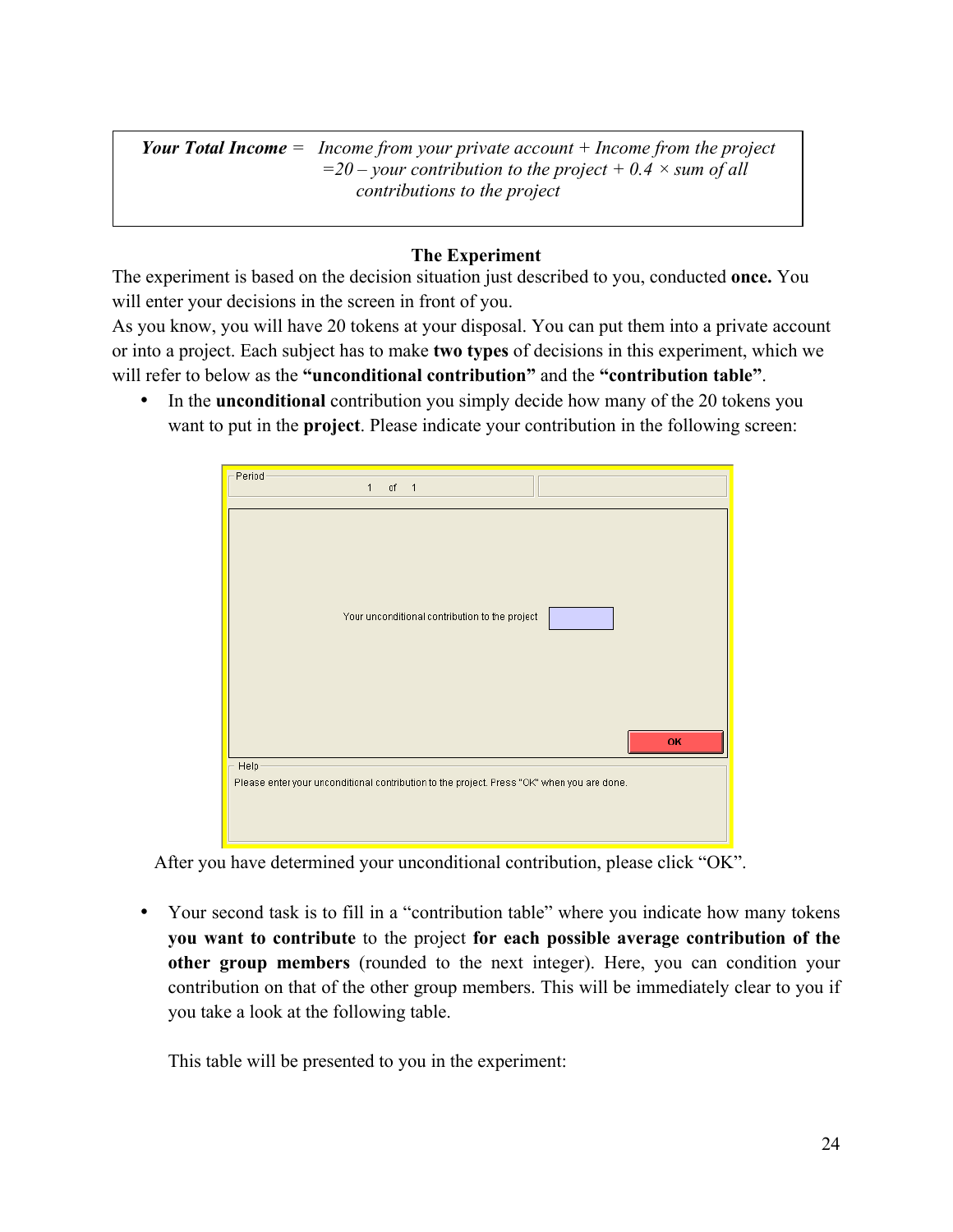

The numbers to the left of the blue cells are the possible (rounded) average contributions of the **other** group members to the project. You have to insert how many tokens you want to contribute to the project into each input box – conditional on the indicated average contribution by the other members of your group. **You must enter a number between 0 and 20 inclusive in each input box**. For example, you have to indicate how much you contribute to the project if the others contribute 0 tokens on average to the project; how much you contribute if the others contribute 1, 2, or 3 tokens on average; etc. Once you have made an entry in each input box, click "OK".

After all participants of the experiment have made an unconditional contribution and have filled in their contribution table, a random mechanism will select one member from every group. For **this** group member, it is his **contribution table** that will determine his actual contribution; whereas, for the **other three** group members, it is their **unconditional contributions** that will determine their actual contributions. You will not know whom the random mechanism will select when you make your unconditional contribution and fill in your contribution table. You must therefore think carefully about both decisions because either could determine your actual contribution. Two examples should make this clear.

**EXAMPLE 1**: Suppose that **the random mechanism selects you;** and that the other three group members made unconditional contributions of 0, 2, and 4 tokens, respectively. The average contribution of these three group members is, therefore, 2 tokens. If you indicated in your contribution table that you will contribute 1 token if the others contribute 2 tokens on average, then the total contribution to the project is given by  $0+2+4+1=7$  tokens. Each group member would, therefore, earn  $0.4 \times 7=2.8$  points from the project plus their respective income from their own private account. If, instead, you indicated in your contribution table that you would contribute 19 tokens if the others contribute 2 tokens on average, then the total contribution of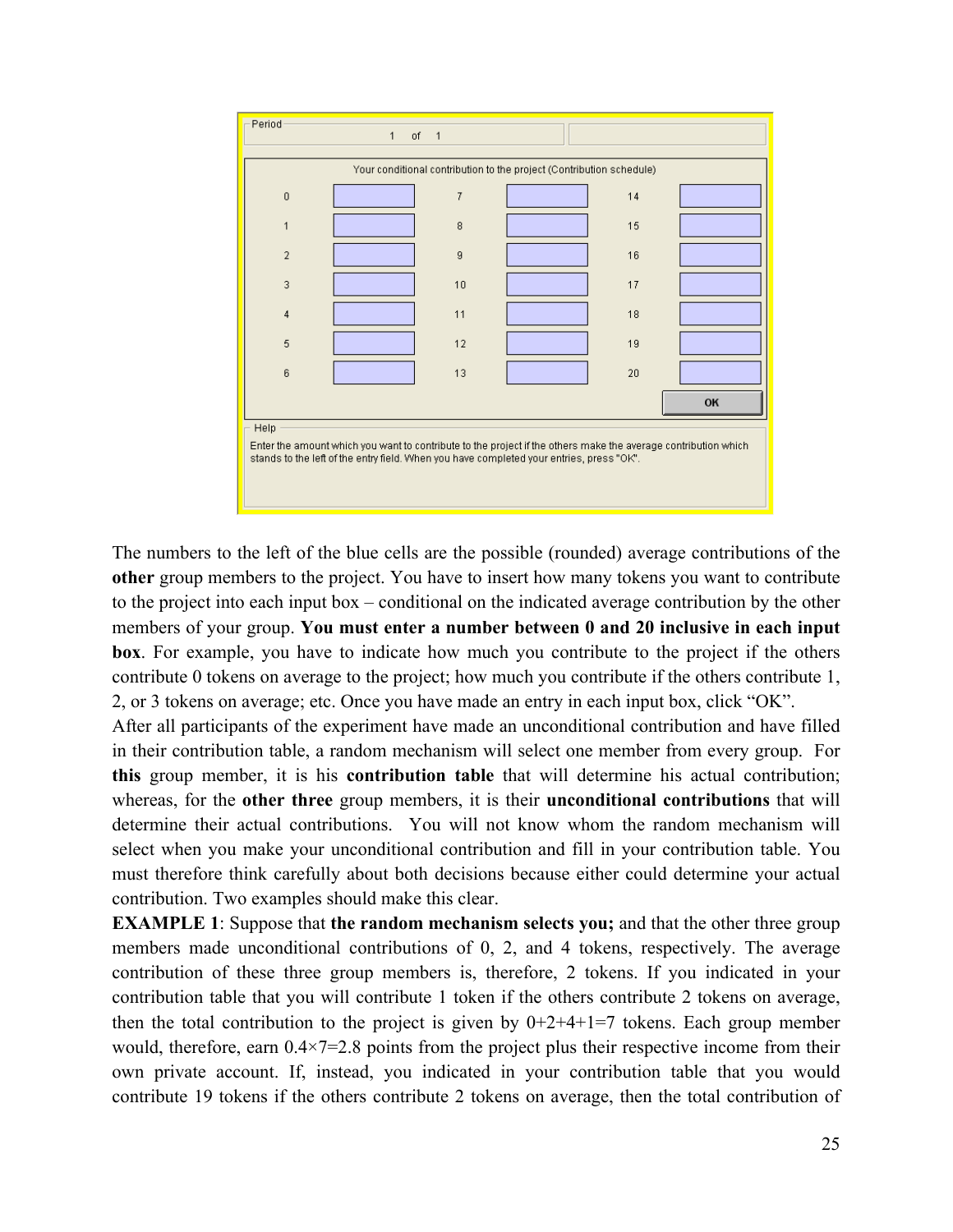the group to the project would be given by  $0+2+4+19=25$  tokens. Each group member would earn  $0.4 \times 25 = 10$  points from the project plus their respective income from their own private account.

**EXAMPLE 2:** Suppose that the random mechanism does not select you; and that your unconditional contribution is 16 tokens, while those of the other two group members not selected by the random mechanism are 18 and 20 tokens respectively. Your average unconditional contribution and that of these two other group members is, therefore, 18 tokens. If the group member whom the random mechanism did select indicates in her contribution table that she will contribute 1 token if the other three group members contribute on average 18 tokens, then the total contribution of the group to the project is given by 16+18+20+1=55 tokens. Each group member will therefore earn 0.4×55=22 points from the project plus their respective income from their own private account. If, instead, the randomly selected group member indicates in her contribution table that she contributes 19 if the others contribute on average 18 tokens, then the total contribution of the group to the project is 16+18+20+19=73 tokens. Each group member would therefore earn  $0.4 \times 73 = 29.2$  points from the project plus their respective income from their own private account.

**The random selection of the group member whose contribution table will determine his actual contribution** will be made as follows. Each group member is assigned a **Group Member ID** between 1 and 4, which denote his/her number inside his group. Moreover, participant number 2 was randomly selected at the very beginning of the experiment. This participant will draw a ball from an urn **after** all participants have made their unconditional contribution and have filled out their contribution table. Each ball in the urn has a different colour and each colour corresponds to a **Group Member ID**: orange=1, blue=2, yellow=3, green=4. The resulting number will be entered into the computer. If participant 1 draws the Group Member ID that was assigned to you, then your contribution table will determine your contribution and their unconditional contributions will determine the contribution of the other group members. Otherwise, your unconditional contribution determines your contribution.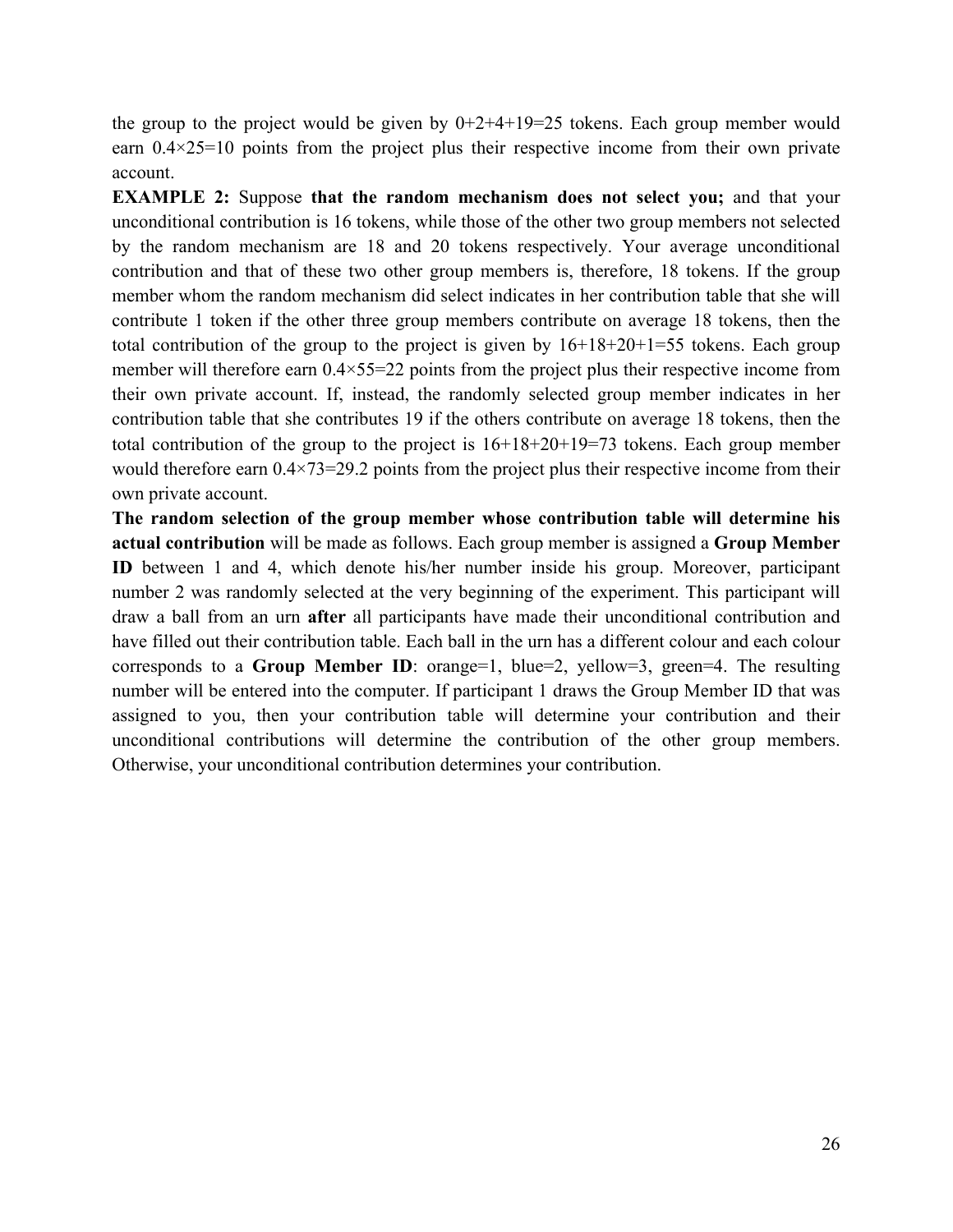#### **A4. Instructions for the choice list elicitation of betrayal aversion**

#### **Welcome to research project CGQ.1! [First movers – TG]**

You are participating in a study in which you will earn some money. The amount you earn will depend on the outcome of a game you will play. It will be paid to you in cash at the end of today's session. However, during the session, we will speak of points, rather than Pounds. At the end, the points you earn will be converted to Pounds at the following rate:

#### **1 point=£0.20**

#### **The decision situation**

We first introduce you to the basic decision situation. You are randomly matched with another participant: your counterpart. You are confronted with two alternatives, **In** or **Out**. If you play **Out,** you and your counterpart get 10 points each. If you play **In**, the outcome depends on your counterpart's decision.

Your counterpart chooses between **Left** or **Right**. If he/she plays **Left,** you and your counterpart get 15 points each. If instead, he/she plays **Right,** you get 8 points and your counterpart gets 22 points.



#### **The experiment**

The experiment is based on the decision situation just described to you.

In this experiment there are 40 participants in total, divided into two groups: Group A and Group B. You belong to Group A, which is composed of 20 participants. Every participant in Group A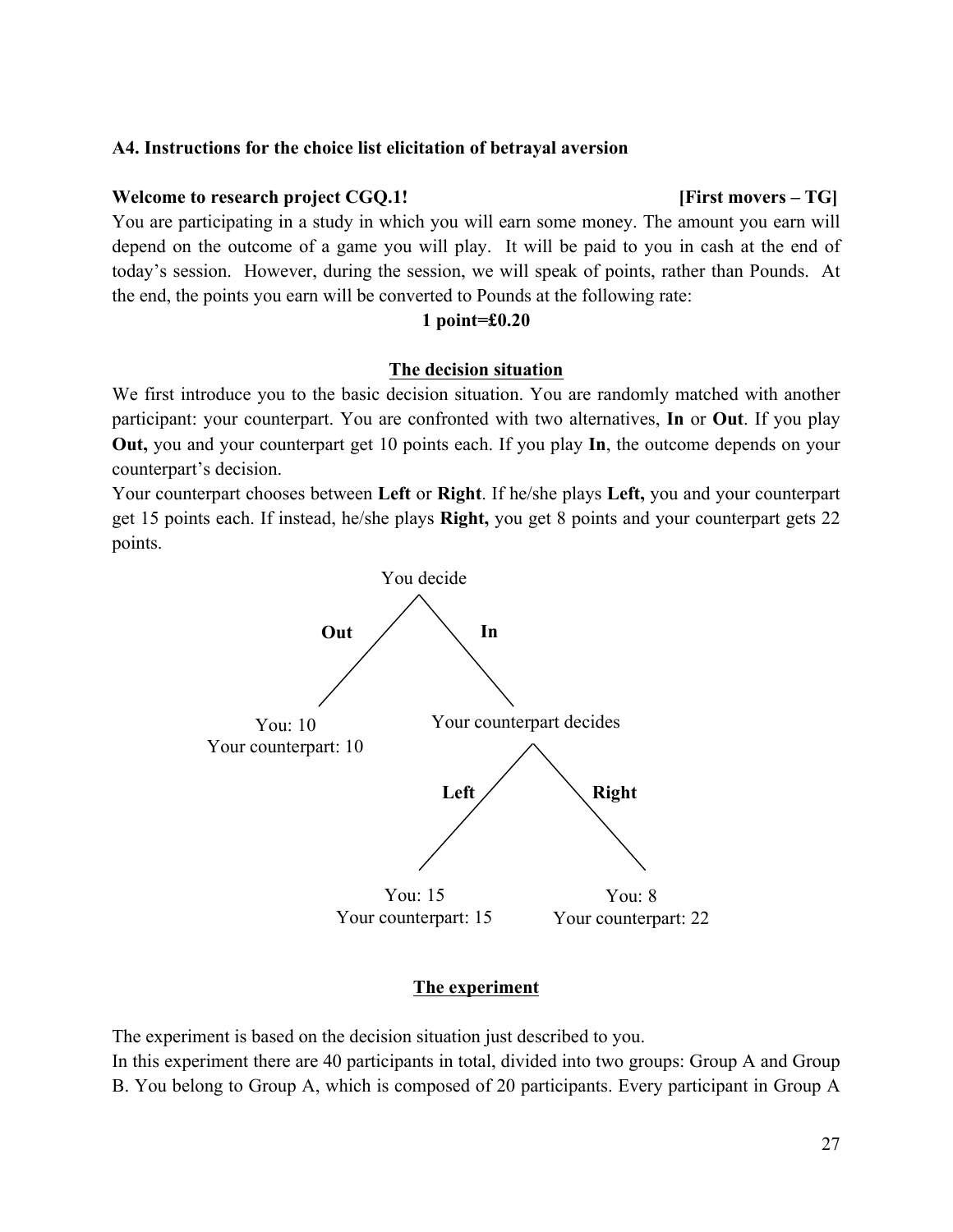has to decide between **In** and **Out**. Your counterpart belongs to Group B, which is also composed of 20 subjects. Every participant in Group B has to decide between **Left** and **Right**. In this experiment, we ask you to take your decisions considering not only the possible action of your counterpart but also the possible actions of all participants in Group B. In particular, we ask you to take a separate decision between **In** and **Out for each possible value of the number of participants in Group B who choose Left**.

We ask you to take your decisions by filling in a table that will be distributed later but which will look similar to the one below.

| Number of participants in<br>Group B choosing Left | You choose |     |  |
|----------------------------------------------------|------------|-----|--|
| 20 out of 20                                       | In         | Out |  |
| 19 out of 20                                       | In         | Out |  |
| 18 out of 20                                       | In         | Out |  |
|                                                    |            |     |  |
| 2 out of $20$                                      | In         | Out |  |
| 1 out of $20$                                      | In         | Out |  |
| $0$ out of 20                                      | In         | Out |  |

The first column indicates the possible values of the number of participants in Group B who choose **Left.** The second column indicates your choice. In EACH row of the table, you have to circle either **In** or **Out**. Your choice will determine your action in the event that the actual number of participants in Group B choosing **Left** is the number given at the start of the row.

For example, if you circle **In** in the second row, it means that you would choose **In** for the case where 19 out of 20 participants in Group B choose **Left**.

We imagine that, if all 20 participants in Group B play Left, you will probably want to play **In**, since this would give you and your counterpart 15 points each, instead of just 10 points each. However, there may be some rows where the number of participants in Group B playing Left is low enough for you to prefer to select **Out** in them. If you do feel this way, you would choose **In** in the top row and perhaps some more rows, and **Out** in some lower rows. Thus, you would switch from **In** to **Out** at some point in the table. We emphasise, however, that it is entirely up to you what to choose in each row.

(While you are circling either **In** or **Out** in each row of the table, all the participants in Group B have to answer the following question:

"Which option, **Left** or **Right**, do you choose in case your counterpart chooses **In**?"

After all participants have made their choices, we will collect the response sheets. We will then count the number of participants in Group B who chose **Left**.This will indicate the row of the table you completed that determines your action and so is relevant for your earnings. Thus, all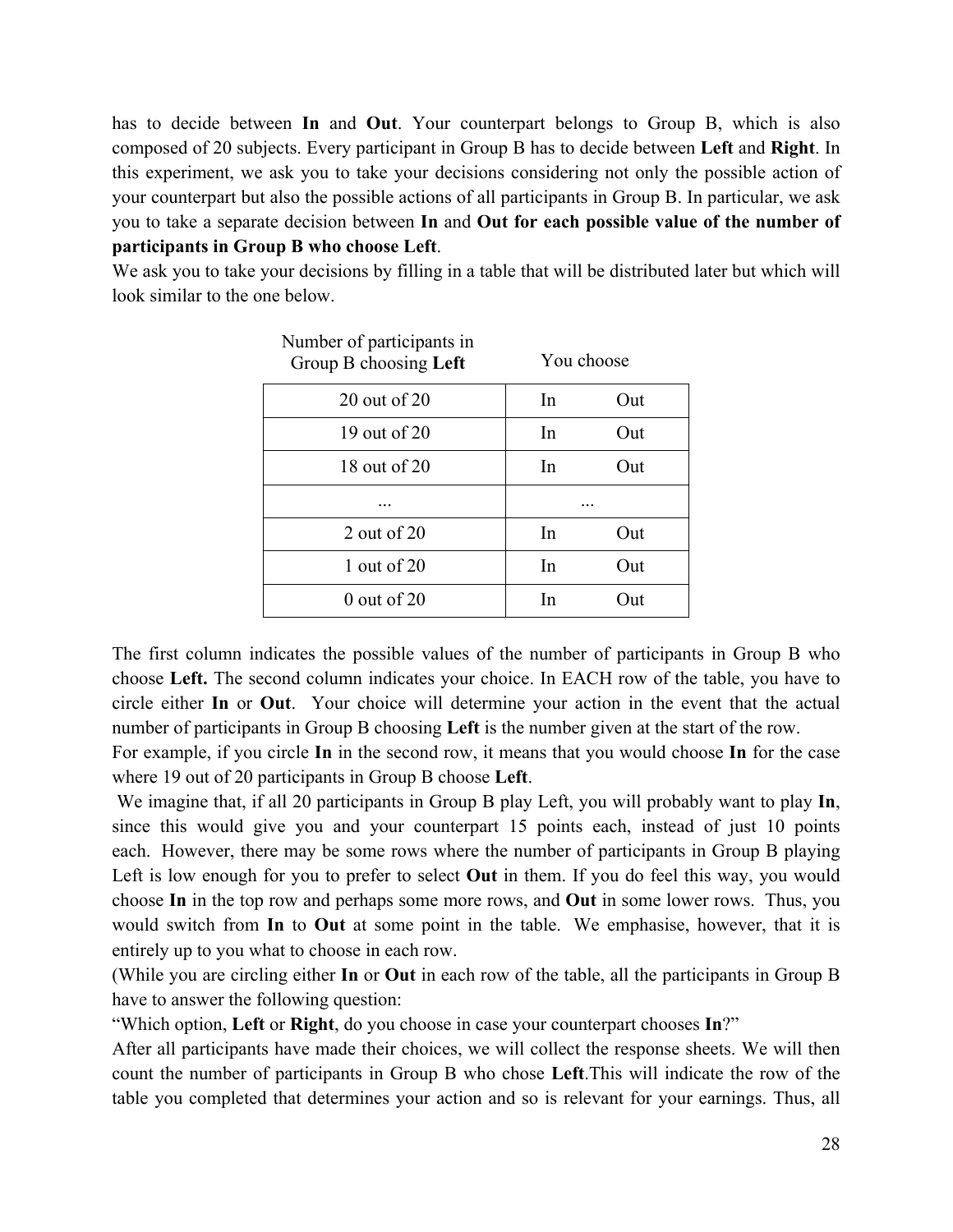the decisions you take in the table are potentially important because you don't yet know what the actual number of participants in Group B choosing **Left** will be.

Two examples should make this clear.

**EXAMPLE 1**: Suppose 19 out of 20 participants in Group B choose **Left**. Then, we will determine your action by selecting your decision in the second row of the table you completed. Suppose further that, in that row, you circled **In**. Then, **In** would be the decision of yours relevant to your earnings. At that point, there would be two possible cases: either your counterpart is one of the 19 participants in Group B who chose **Left** or he/she is the one who chose **Right**. In the former case, you and your counterpart get 15 points. In the latter case, you get 8 points and your counterpart gets 22 points.

**EXAMPLE 2**: Suppose 1 out of 20 participants in Group B choose **Left** and suppose further that in the corresponding row you circled **Out**. Then, **Out** will be the decision you took that is relevant for your earnings. In this case, you and your counterpart each get 10 points, regardless of whether your counterpart chose **Left** or **Right**.

Before you take your decisions, we ask you to complete a pre-study questionnaire to help us check that you understand the determination of your income. We will distribute the response sheets for the experiment once everyone has correctly filled out their questionnaire.

### **Welcome to research project CGQ.2! [Second movers – TG]**

.

You are participating in a study in which you will earn some money. The amount you earn will depend on the outcome of a game you will play. It will be paid to you in cash at the end of today's session. However, during the session, we will speak of points, rather than Pounds. At the end, the points you earn will be converted to Pounds at the following rate:

### **1 point=£0.20**

### **The decision situation**

We first introduce you to the basic decision situation. You are randomly matched with another participant: your counterpart. He/she is confronted with two alternatives, **In** or **Out**. If he/she plays **Out** you and your counterpart get 10 points each. If he/she plays **In**, the outcome depends on your decision. You choose between **Left** or **Right**. If you choose **Left** you and your counterpart get 15 points each. If, instead, you choose **Right** you get 22 points and your counterpart gets 8 points.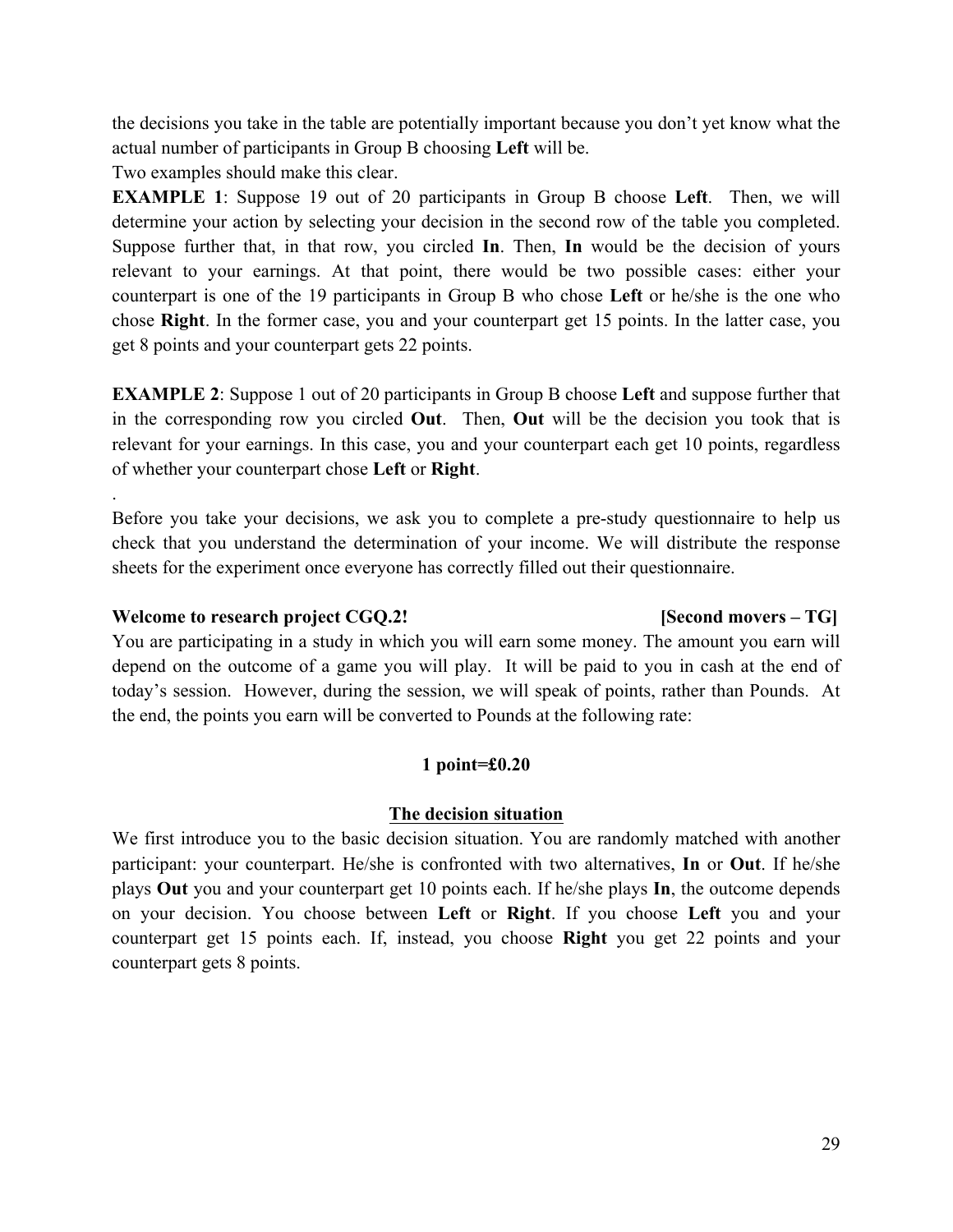

In this experiment, we ask you to answer the following question on a separate response sheet that we will distribute later: **which option, Left or Right, do you choose in case your counterpart chooses In?**

Before you take your decisions, we ask you to complete a pre-study questionnaire to help us check that you understand the determination of your income. We will distribute the response sheets for the experiment once everyone has correctly filled out their questionnaire.

#### **Welcome to research project CGQ.3! [First movers – RDG]**

## You are participating in a study in which you will earn some money. The amount you earn will depend on the outcome of a game you will play. It will be paid to you in cash at the end of today's session. However, during the session, we will speak of points, rather than Pounds. At the end, the points you earn will be converted to Pounds at the following rate:

#### **1 point=£0.20**

#### **The decision situation**

We first introduce you to the basic decision situation. You are randomly matched with another participant: your counterpart. You are confronted with two alternatives, **In** or **Out**. If you play **Out,** you and your counterpart get 10 points each. If you play **In**, the outcome depends on a random lottery. The lottery can produce **Yellow** or **Green**. If the lottery produces **Yellow** you and your counterpart get 15 points each. If, instead, the lottery produces **Green** you get 8 points and your counterpart gets 22 points.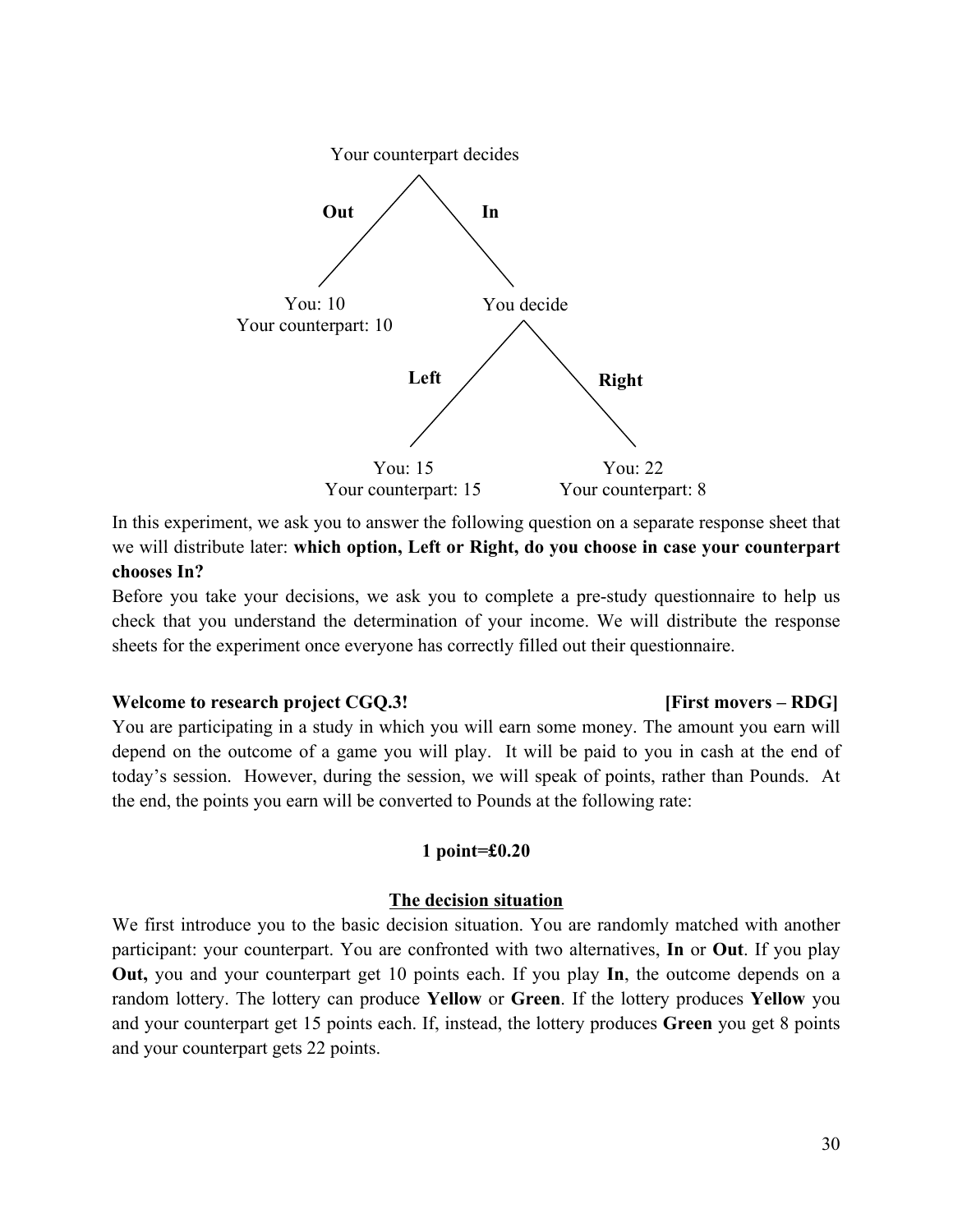

The lottery will be conducted at the end of the experiment. We will draw one ball from an urn containing a total of 20 coloured balls, each of which may be either yellow of green. If one yellow ball is drawn the lottery produces **Yellow**. If one green ball is drawn the lottery produces **Green**. The number of yellow balls (and consequently green balls) in the urn has been predetermined before the experiment. You will know the actual number of yellow balls in the urn for this session only after you take your decisions.

### **The experiment**

The experiment is based on the decision situation just described to you.

In this experiment, we ask you to take your decisions considering all the possible values of the number of yellow balls in the urn. In particular, we ask you to take separate decision between **In** and **Out for each possible value of the number of yellow balls in the urn**.

We ask you to take your decisions by filling in a table that will be distributed later but which will look similar to the one below.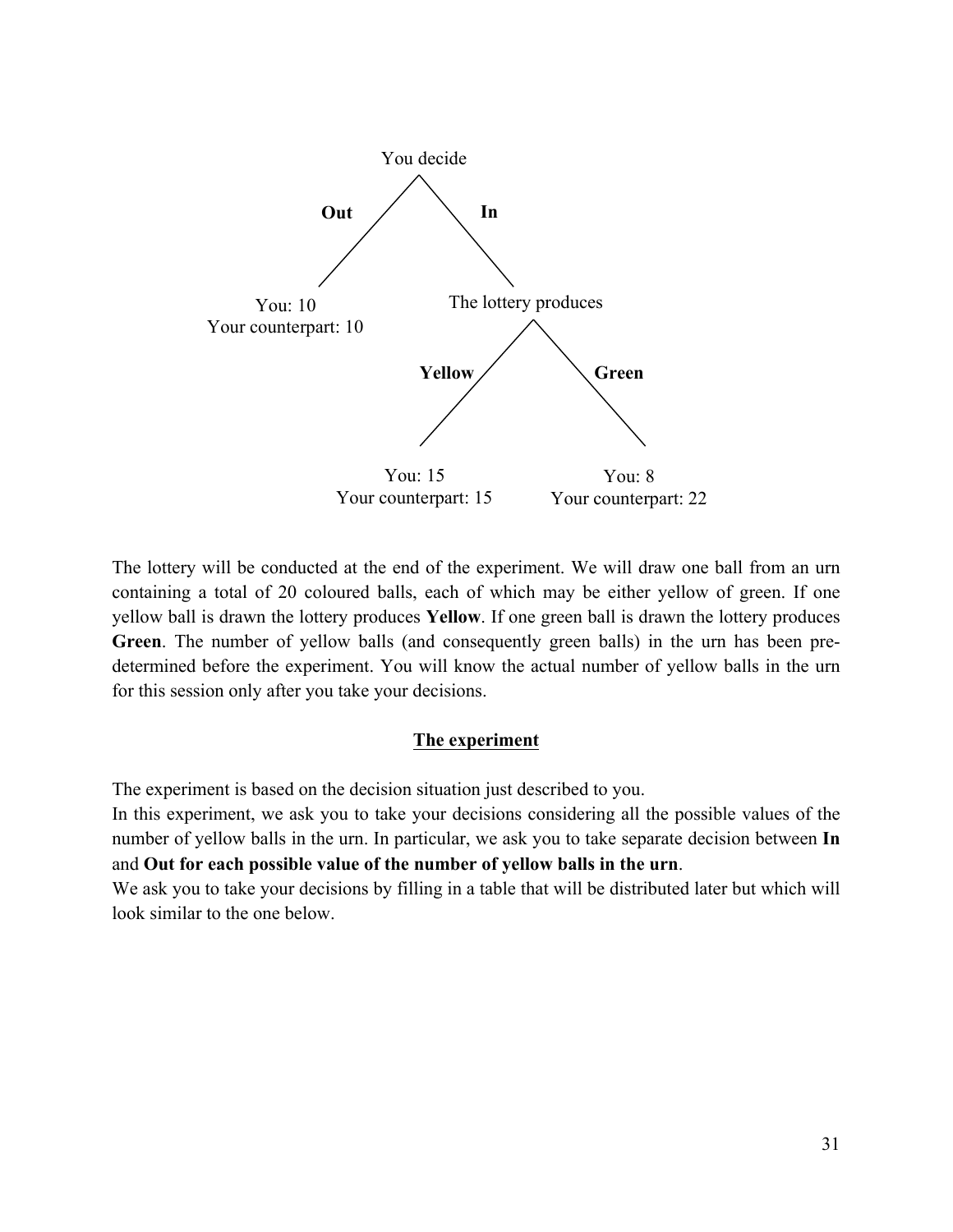| Number of <b>Yellow</b> balls in<br>the urn | You choose |       |  |
|---------------------------------------------|------------|-------|--|
| 20 out of 20                                | In         | Out   |  |
| 19 out of 20                                | In         | Out   |  |
| 18 out of 20                                | In         | Out   |  |
|                                             |            |       |  |
| 2 out of $20$                               | In         | Out   |  |
| 1 out of $20$                               | In         | Out   |  |
| $0$ out of 20                               | In         | Dut ! |  |

The first column indicates the possible values of the number of yellow balls in the urn**.** The second column indicates your choice. In EACH row of the table, you have to circle either **In** or **Out**. Your choice will determine your action in the event that the actual number of yellow balls in the urn is the number given at the start of the row.

For example, if you circle **In** in the second row, it means that you would choose **In** for the case where where the number of yellow balls in the urn is 19 out of 20.

We imagine that, if all 20 balls in the urn are yellow, you will probably want to play **In**, since this would give you and your counterpart 15 points each, instead of just 10 points each. However, there may be some rows where the number of yellow balls in the urn is low enough for you to prefer to select **Out** in them. If you do feel this way, you would choose **In** in the top row and perhaps some more rows, and **Out** in some lower rows. Thus, you would switch from **In** to **Out** at some point in the table. We emphasise, however, that it is entirely up to you what to choose in each row.

(While you are circling either **In** or **Out** in each row of the table, all the participants in Group B have to answer the following question:

"Which option, **Left** or **Right**, do you choose in case your counterpart chooses **In**?"

After all participants have made their choices, we will collect the response sheets. We will reveal the number of yellow balls in the urn for this experiment. This will indicate the row of the table you completed that determines your action and so is relevant for your earnings. Thus, all the decisions you take in the table are potentially important because you don't yet know what the actual number of yellow balls in the urn will be.

Two examples should make this clear.

**EXAMPLE 1**: Suppose there are 19 out of 20 yellow balls in the urn. Then, we will determine your action by selecting your decision in the second row of the table you completed. Suppose further that, in that row, you circled **In**. Then, **In** would be the decision of yours relevant to your earnings. At that point, there would be two possible cases: either we draw one yellow ball from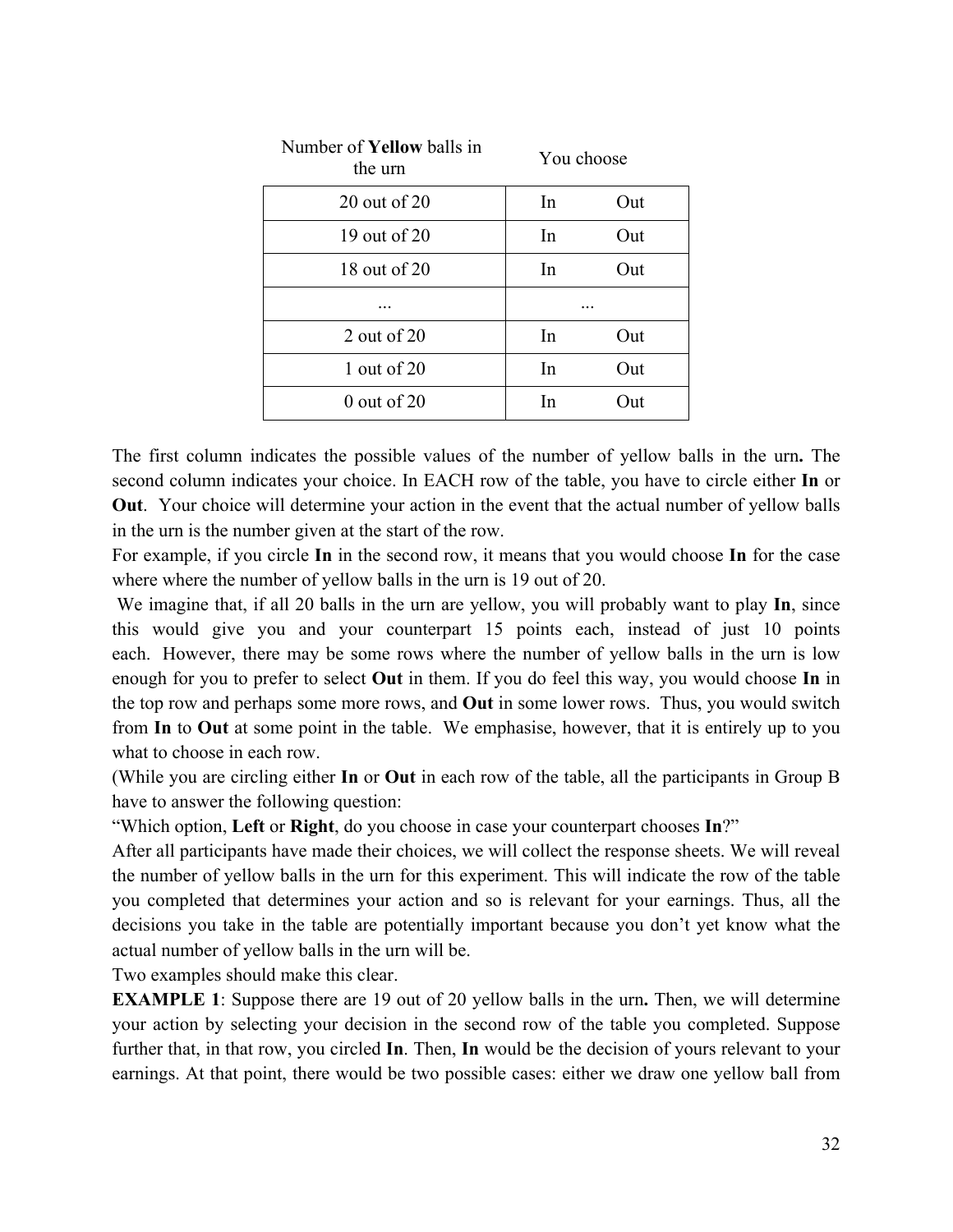the urn or we draw the green one. In the former case, you and your counterpart get 15 points. In the latter case, you get 8 points and your counterpart gets 22 points.

**EXAMPLE 2**: Suppose there are 1 out of 20 yellow balls in the urn and suppose further that in the corresponding row you circled **Out**. Then, **Out** will be the decision you took that is relevant for your earnings. In this case, you and your counterpart each get 10 points, regardless of whether we draw a yellow or a green ball from the urn.

Before you take your decisions, we ask you to complete a pre-study questionnaire to help us check that you understand the determination of your income. We will distribute the response sheets for the experiment once everyone has correctly filled out their questionnaire.

#### **Welcome to research project CGQ.4! [Recipients – RDG]**

You are participating in a study in which you will earn some money. The amount you earn will depend on the outcome of a game you will play. It will be paid to you in cash at the end of today's session. However, during the session, we will speak of points, rather than Pounds. At the end, the points you earn will be converted to Pounds at the following rate:

### **1 point=£0.20**

### **The decision situation**

We first introduce you to the basic decision situation. You are randomly matched with another participant: your counterpart. He/she is confronted with two alternatives, **In** or **Out**. If he/she plays **Out** you and your counterpart get 10 points each. If he/she plays **In**, the outcome depends on a random lottery. The lottery can produce **Yellow** or **Green**. If the lottery produces **Yellow**  you and your counterpart get 15 points each. If, instead, the lottery produces **Green** you get 22 points and your counterpart gets 8 points.